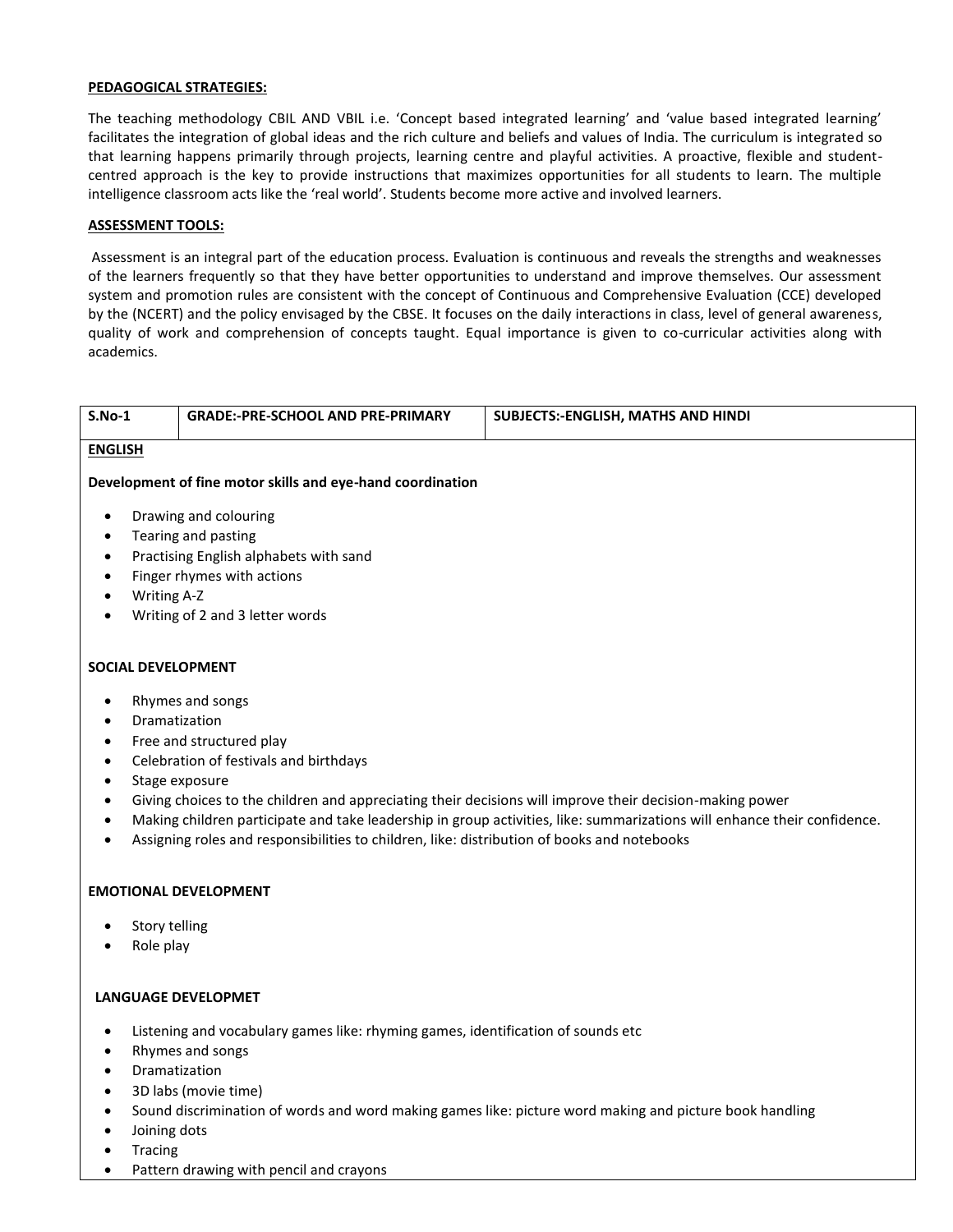### **DEVELOPMENT OF MEMORY AND OBSERVATION**

- Memory games
- Fill in the missing letters

### **MATHS**

### **GROSS MOTOR SKILLS**

- Number/Shape Toss Hop, skip, jump in shapes
- Shape walk
- Treasure Hunt (Shapes & Numbers)
- Throw the dice and spell the number
- Hopscotch game

### **FINE MOTOR SKILLS**

- Free hand drawing
- Making shapes using thread/ribbon/ice cream sticks
- Sand tracing
- Join the dots/numbers

### **WRITING/READING READINESS SKILLS**

- Oral counting
- Numerals/Number names
- Counting objects
- Missing numbers

### **COGNITIVE SKILLS**

- Activities related to pre number concepts
- Shape pattern
- Addition/Subtraction

### **HINDI**

- <u>1. संज्ञानात्मक विकास की गतिविधियाँ</u>
	- $\bullet$  अक्षर कार्ड को सही चित्र से मिलाना।
	- $\bullet$  व्यंजन से संबंधित चित्र पर ( $\sqrt{ }$ ) का चिन्ह लगाना।
	- $\bullet$  अक्षर जोडकर शब्द बनाओ।
	- $\bullet$  वित्र को सही अक्षर में मिलाओ।

# 2. सामाजिक विकास की गतिविधियाँ

- $\bullet$  नए मित्र बनाना।
- अपनी वस्तू को अपने मित्रों के साथ बाँटना।
- दूसरों की भावनाओं को समझना।
- $\bullet$  त्योहार मनाना।

# 3. <u>मोटर कौशल गतिविधियाँ</u>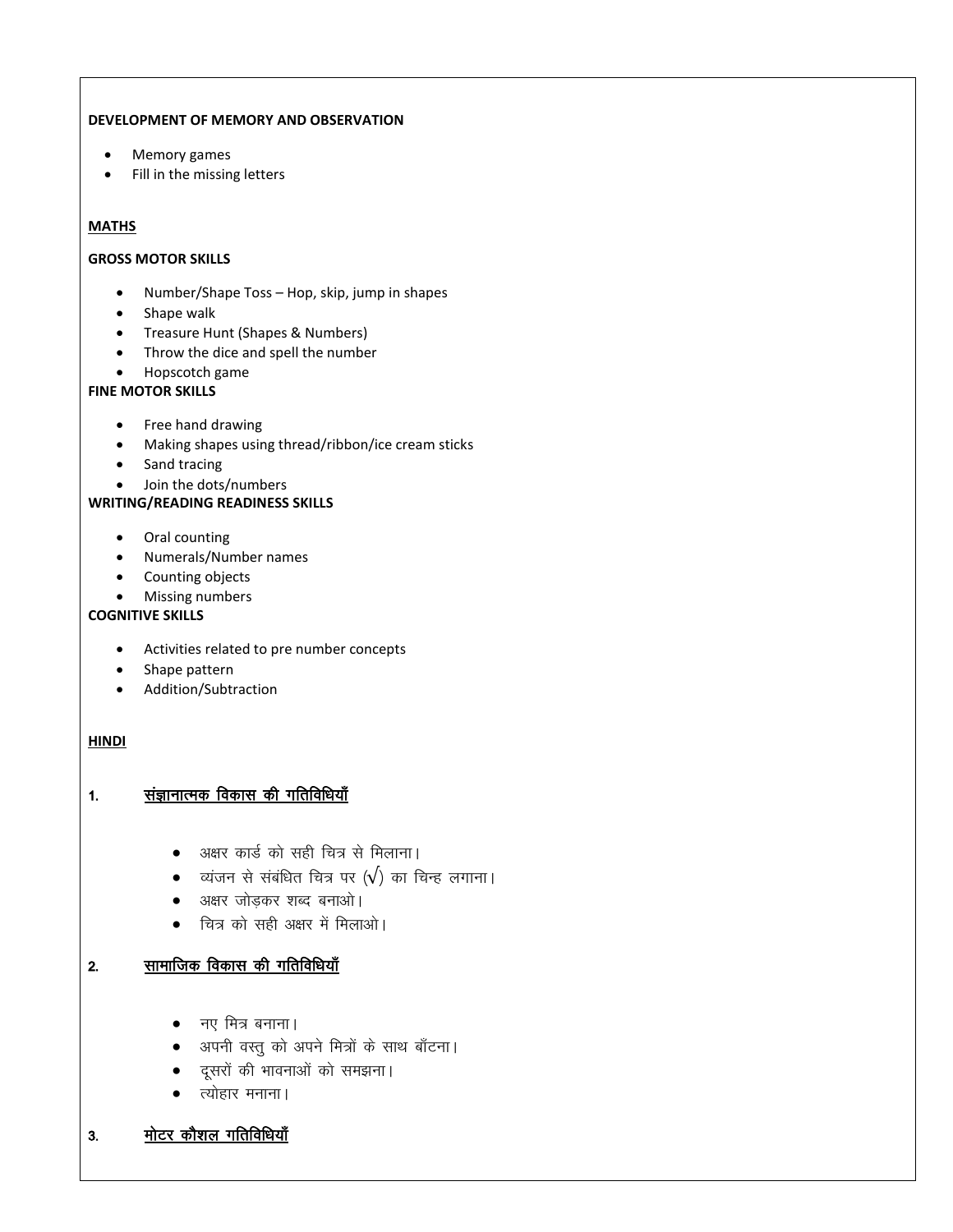- $\bullet$  वित्र में रंग भरो।
- व्यंजन को सही चित्र में मिलाकर रंग भरो।
- बिन्दुओं को मिलाकर चित्र पूरा करें।
- बिन्दुओं को मिलाकर अक्षर लिखो।

### 4. सकल मोटर गतिविधियाँ

- दौड लगाना।
- गेंद को पकडना।
- स्वरों और व्यजनों की अलग-अलग रेल बनाकर मजे करना।

# 5. सब्दकोष शक्ति गतिविधियाँ

- $\bullet$  रवरों से शुरु होने वाली चीजों तथा मित्रों के नाम बताना।
- स्वरों से शुरु होने वाले बालगीत गुनगुनाना।
- $\bullet$  व्यंजन से संबंधित पशु–पक्षियों के नाम बताना।

### **ASSESMENT TOOLS AND RECORD**

### **INFORMAL ASSESSMENT**

Each child will be judged on the basis of his/her academic performance throughout the session.

### **ENGLISH**

Evaluation is being done through:

- **Summarisation**. It is oral revision of what the child has learnt in the school, related to the subject taught.
- **Observation**. How the child performs in the entire session is another process of evaluation
- **Motivation tool**. It is often seen that if the child is given incentives for e.g. A smiley, a star or an acknowledgement by applauding the child performs much better in all the spheres of learning.

### **MATHS**

- Worksheets provides ample exercises for better learning of concepts and ensures effective learning in children.
- Daily observations: Assigning group and individual activities to observe each child's conduct.
- Oral drills: It makes learning easy and simple through recapitulation of the concepts and also facilitates the holistic development of the child.
- Identification through flashcards, 3D objects, soft boards
- Relating concepts to real life situations.

### **HINDI**

**ज्ञान**- इस वर्ग में विद्यार्थियों को पाठ्यवस्तु के विशिष्ट तश्य पदों, प्रचलनों, वर्गों, कसौटियों का प्रत्यय विज्ञान और प्रत्यास्मरण करने का प्रयास वकया जाता है| उदाहरण-पररभाषा देना ,सूची देना,मापन करना, प्रत्यास्मरण, पहेचानना, पुनरूपादान आवद |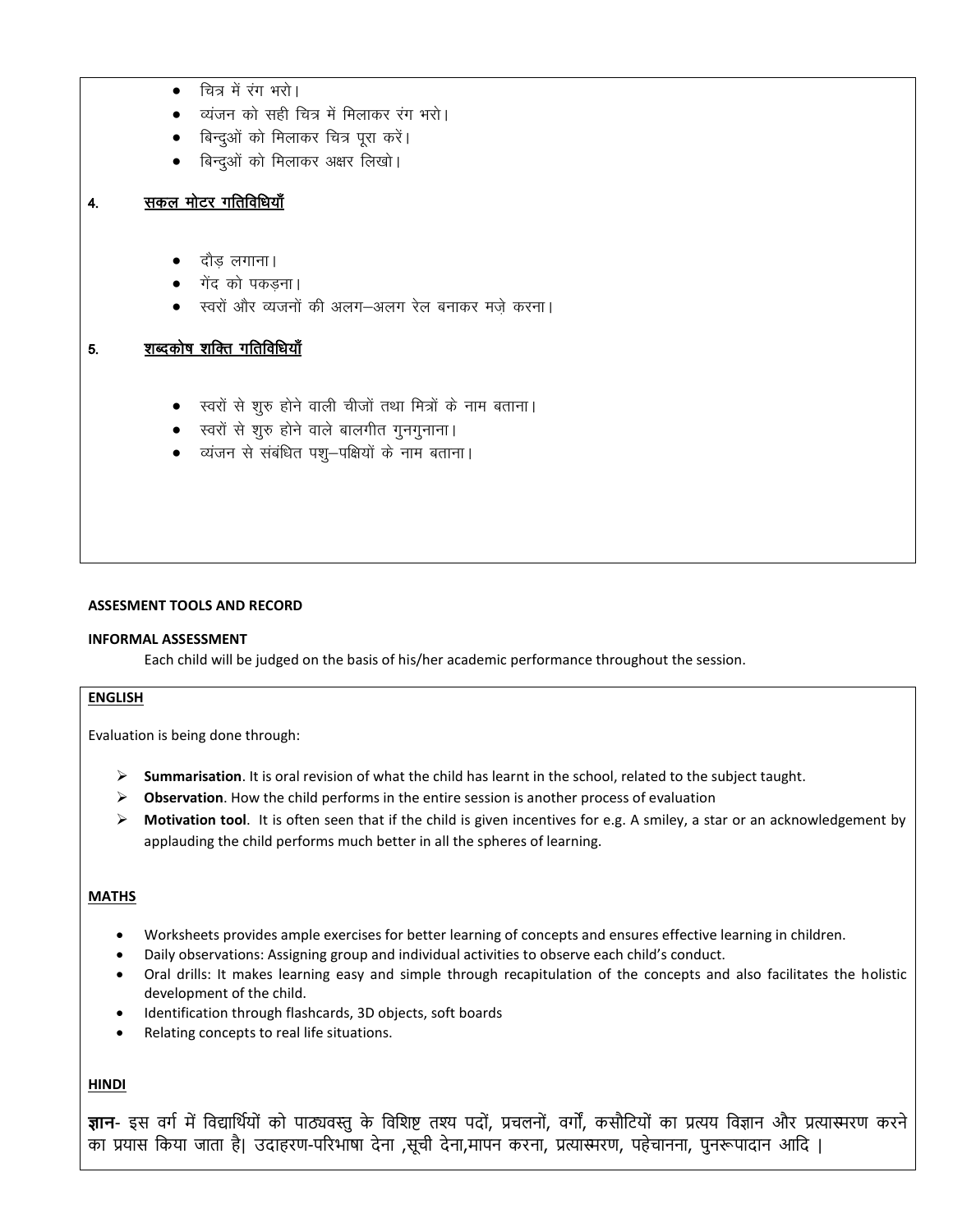<u>२) **बोध**- ज्ञान वर्ग में बच्चो को जो ज्ञान कराया जाता है। बोध में उसके बारे में समझ विकसित की जाती है। ज्ञान के बिना</u> अवबोध करना आसान नहीं है । ३) **प्रयोग**- आत्मसात किये हुए ज्ञान को परिस्थितियों के अनुसार प्रयोग करना | ४) **विश्लेषण**- आत्मसात किये हुए ज्ञान में से अलग-अलग करने की क्षमता | ५) **संश्लेषण**- पाठ्यवस्तु में दिए हुए संप्रत्यय , नियमों के आधार पर उनमे से अपने अनुसार संप्रत्यय निकालना | ६) **अधिगम के लिए आंकलन**- अधिगम के लिए मूल्य आंकलन पर आधारित होता है अर्थात जब हम कितना सिखा पा रहे हैं । ७) कुछ ऐसे कार्य का पुनरावलोकन करना जिनके बारे में आपने सोचा था कि पहले से जानते हैं । ८) आवश्यकता के अनुसार छात्रों के समूह बनाना, उन्हें अलग-अलग कार्य देना | ९) छात्रों को पढ़ाते-सीखाते समय जो आप देखते हैं उस डायरी में नोट करना । १०) छात्रों के कार्य के नमूने ( लिखित, कला ,शिल्प ,परियोजनाऐं ,कविताएँ ,आदि ) पोर्टफोलियों में रखना |

### **CO-SCHOLASTIC: -**

### **EVS**

Children learn through exploring and experimenting with the environment existing around them. Environmental studies help in holistic development of a child.

### **Fine and gross motor development**

- Colouring fruits and flower activity sheets
- Selecting the fruit, they like
- Growing seeds
- Pointing their body parts
- Watering the plants

### **Social and emotional development**

- Participation in stage performances related to festivals
- Daily interaction with our helpers
- Greetings to all people including peers around them
- Caring about living creatures
- Inculcation of healthy habits
- Card making activities for family members and teachers
- Showing audio visuals on importance of nature
- Celebrating friendship day and rakhi
- Excursions and visiting Gurudwara and Temple

### **Cognitive development**

- Solving maze activity sheets
- Puzzle solving
- Recognizing and sorting odd one out
- Recognizing traffic light colors and their meaning

### **Language development**

- Rhymes recitation about healthy food
- Speaking about my school
- Rhymes about family members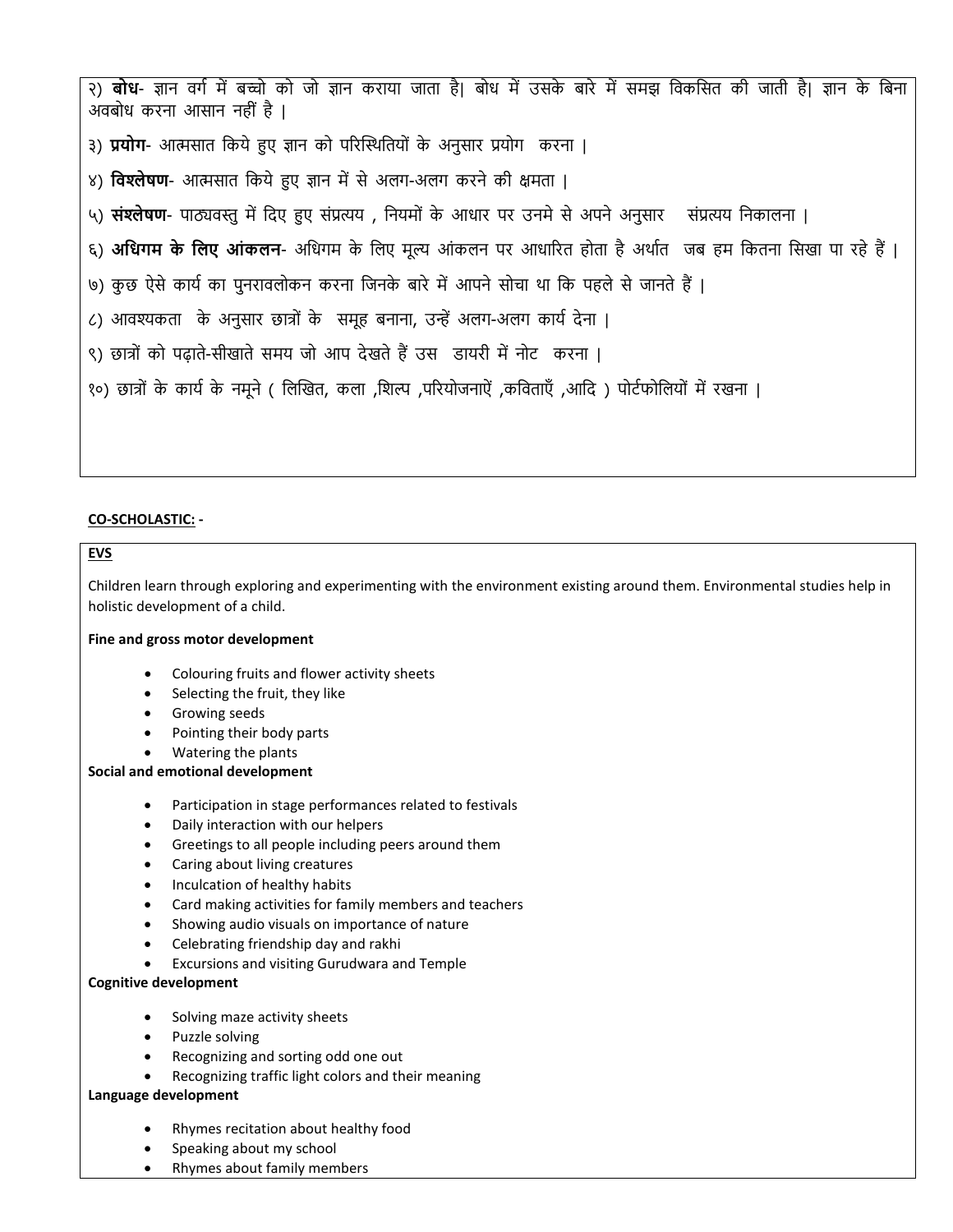- Recognizing and naming helpers, vehicles etc
- Show and tell activity for fruits and vegetables
- Use of magic words- sorry, please and thank you
- Speaking about their needs
- Identification and naming their emotions
- Identification of animal sounds

# **Self-help and adaptive skill development**

- **•** Identification of basic needs
- Being able to express feelings
- Participation in self care and care for belongings

#### **Assessment tools**

- Life skills and values
- Peer learning
- Experiential learning
- Community work
- Real life connection
- Active engagement
- Self awareness

### **DANCE**

### **LEARNING OBJECTIVES**

- to develop facial expressions and gestures
- to dance in proper synchronization with music

### **Practical**

Body movements of : Freestyle

1. Exercise - leg movements, hand movements on songs -

(i) Patty Shukla's

(ii) Gummy Bear

### **MUSIC:-**

In our school we are including music in various aspects like:-

- Meditation
- Special Assemblies
- Inter-class competitions

The teaching learning methods that we are using includes:-

- Audio-Visual Aids
- Charts
- Teaching songs in a playful manner with action and dance

We are teaching our students:-

• Sargams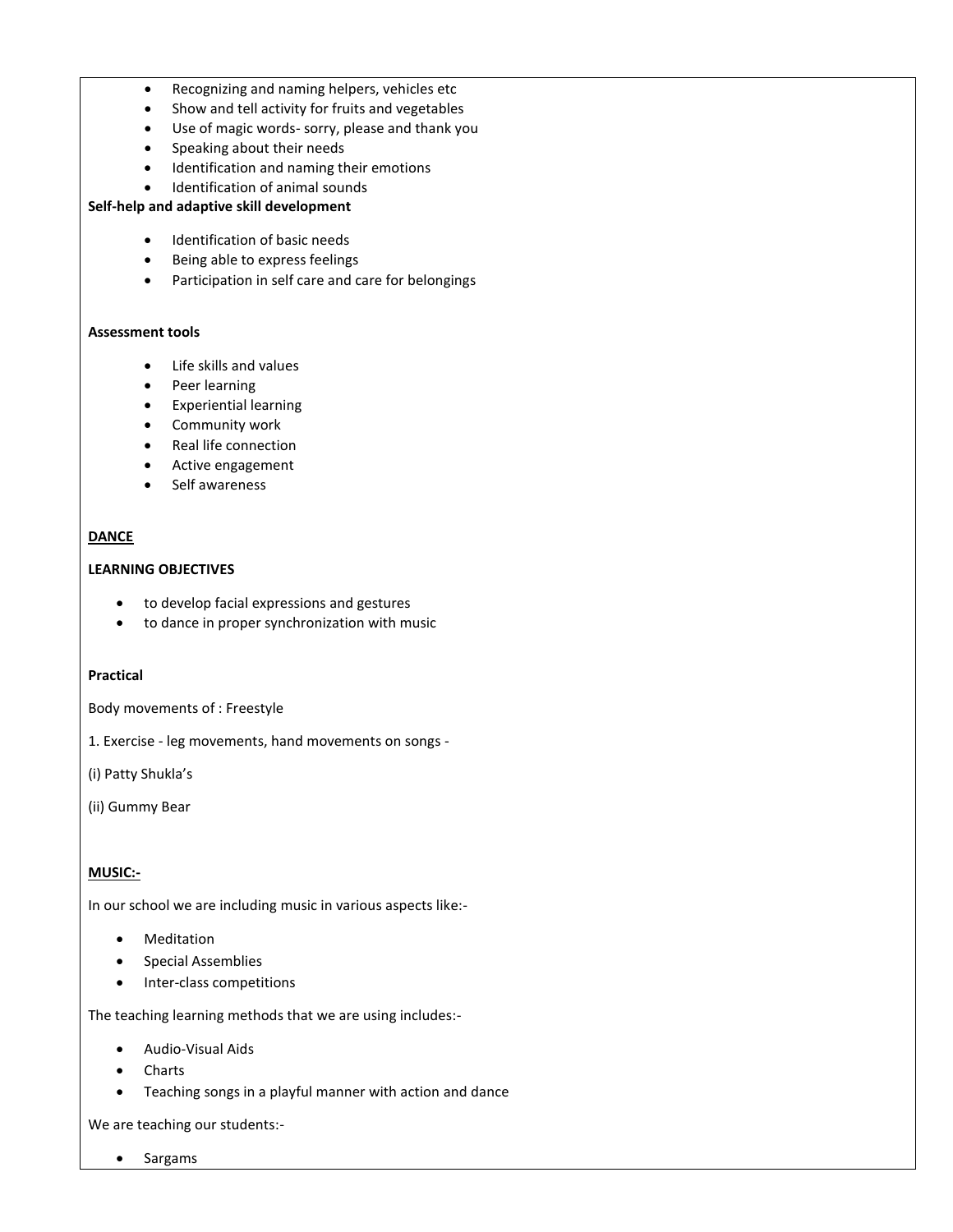- Rhymes
- Prayers
- Patriotic And Folk Songs
- Raag and Instruments according to their classes
- Self-composed songs related to their curriculum

We help them link their academic subjects with music in particular which would give them a new dimension.

| S. No: -2         | <b>GRADE: - I-II</b><br><b>SUBJECTS: - ENGLISH, MATHS AND HINDI</b>        |                                                                                                                       |  |  |  |  |  |  |
|-------------------|----------------------------------------------------------------------------|-----------------------------------------------------------------------------------------------------------------------|--|--|--|--|--|--|
|                   |                                                                            |                                                                                                                       |  |  |  |  |  |  |
|                   |                                                                            |                                                                                                                       |  |  |  |  |  |  |
| <b>ENGLISH</b>    |                                                                            |                                                                                                                       |  |  |  |  |  |  |
| $\bullet$         | Phonetics songs                                                            |                                                                                                                       |  |  |  |  |  |  |
| $\bullet$         | Rhymes with actions                                                        |                                                                                                                       |  |  |  |  |  |  |
| $\bullet$         |                                                                            | Self introduction - use of podium to boost their confidence                                                           |  |  |  |  |  |  |
| $\bullet$         | Introduction of blend words                                                |                                                                                                                       |  |  |  |  |  |  |
| $\bullet$         | Reading through reading wall                                               |                                                                                                                       |  |  |  |  |  |  |
| $\bullet$         | Learning of new words through vocabulary wall                              |                                                                                                                       |  |  |  |  |  |  |
| $\bullet$         | Activity of talent hunt - show and tell etc.                               |                                                                                                                       |  |  |  |  |  |  |
| $\bullet$         | Method of story telling                                                    |                                                                                                                       |  |  |  |  |  |  |
| $\bullet$         | Role plays and enhancement of the related topics                           |                                                                                                                       |  |  |  |  |  |  |
| $\bullet$         |                                                                            | Use of flash cards and pictorial representation (puppets, Pla cards, props, charts) to enhance the comprehension.     |  |  |  |  |  |  |
| $\bullet$<br>etc. |                                                                            | Quiz time related to grammar topics, text book related questions, riddles, puzzles, word games, word train, spell bee |  |  |  |  |  |  |
| $\bullet$         | Creating awareness through street plays                                    |                                                                                                                       |  |  |  |  |  |  |
| $\bullet$         |                                                                            | Recitation competition like poet's combat to enhance the pronunciation and fluency of the learners                    |  |  |  |  |  |  |
| $\bullet$         | Spell check to enhance their spellings and vocabulary                      |                                                                                                                       |  |  |  |  |  |  |
| $\bullet$         |                                                                            | Summarizations of the topics taught in the class for recapitulations                                                  |  |  |  |  |  |  |
| $\bullet$         |                                                                            | Use of picture compositions to improve learner's comprehension (listening and reading), pronunciation and fluency     |  |  |  |  |  |  |
| $\bullet$         | Use of dictionary to build up their vocabulary                             |                                                                                                                       |  |  |  |  |  |  |
| ٠                 |                                                                            | Special assemblies are conducted on different topics which aids in the skills of oratory and listening                |  |  |  |  |  |  |
| $\bullet$         |                                                                            | Group discussions are also held for better understanding of the topic                                                 |  |  |  |  |  |  |
| $\bullet$         |                                                                            | One nation reading together - activity to inculcate the spirit of teamwork                                            |  |  |  |  |  |  |
| $\bullet$         | Indoor and outdoor games related to the subject                            |                                                                                                                       |  |  |  |  |  |  |
| $\bullet$         | Calligraphy competitions to improve their handwriting                      |                                                                                                                       |  |  |  |  |  |  |
|                   | Panchtantra and Jataka tales to teach them life skills and moral education |                                                                                                                       |  |  |  |  |  |  |
| <b>MATHS</b>      |                                                                            |                                                                                                                       |  |  |  |  |  |  |
|                   |                                                                            |                                                                                                                       |  |  |  |  |  |  |
|                   |                                                                            |                                                                                                                       |  |  |  |  |  |  |
| $\bullet$         | Independent thinking time.                                                 |                                                                                                                       |  |  |  |  |  |  |
| $\bullet$         | Working with partners and small groups.                                    |                                                                                                                       |  |  |  |  |  |  |
| $\bullet$         | Observe, modify and re-evaluate.                                           |                                                                                                                       |  |  |  |  |  |  |
| $\bullet$         |                                                                            | Teaching topics for e.g. number line through charts, models and worksheet.                                            |  |  |  |  |  |  |
|                   |                                                                            | Testing prior knowledge - Before starting any new topic, questions are asked related to the previous topic.           |  |  |  |  |  |  |
|                   | Eliminate fear of numbers through fun games and encouraging children.      |                                                                                                                       |  |  |  |  |  |  |

- Various stories related to the various mathematical topics shall be taught to make math more interesting.
- For e.g. tangrams, cut and paste word stories, calendar games.
- 'Number line fun game' for teaching addition, subtraction and multiplication.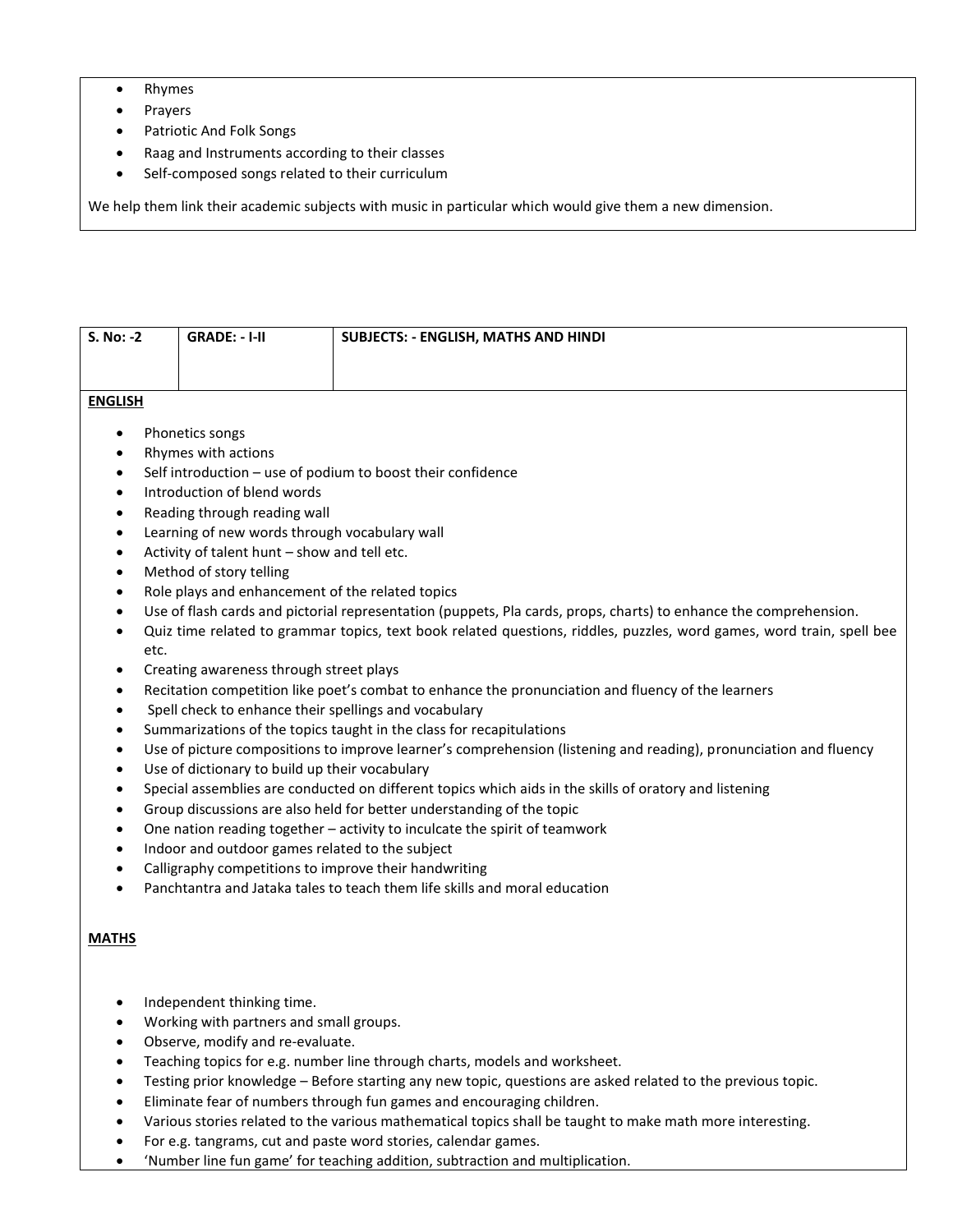- Weight wonders Big and small, heavy and light.
- Around the block.
- Charts and Models of various topics like addition, subtraction (poem), abacus.
- Giving different characters to the children and giving them real life situation to make children understand a particular topic. For e.g. to teach topic 'Money' students can enact a market scene in the class making some children customers and some children shopkeepers, giving them real money and asking them to buy and sell the things
- Problem solving tasks
- Group work

### **HINDI**

# **1.** बुद्धिशीलता तकनीक

- अक्षर जाल से शब्द ढूँढ़ना
- चित्र वर्णन द्वारा रिनात्मक द्धवकास
- शब्दमाला का प्रयोग(शुद्ध वर्तनी के विकास में सहायक )
- श्रुतलेख (ध्वनियों को सुनकर वर्ण पहचानना और लिखना )
- दिए गए शब्दों से वाक्य बनाना

# **2.** दृश्य श्रव्य साधन का उपयोग

शैक्षिक दृश्य श्रव्य सामग्री भाषा शिक्षण को आकर्षक बनाने में सहायक है।दोनों इन्द्रियों के प्रयोग के कारण यह साधन विद्यार्थियों के विकास हेतु अत्याधिक प्रभावशाली हो जाते है ।

- द्धवषय की एचनमेटेड सामग्री प्रस्तुत करनेहेतुदृश्य श्रव्य साधन का उपयोग ।
- वलचित्र का प्रयोग ।

# **3.** कक्षा के बाहर सीखनेकी अवधारर्ा

- विद्यालय परिसर में (ग्राउंड आदि में ) व्यवहारिक व्याकरण का बोध ।
- 'विद्यालय इमारत शैक्षिक रूप में ' (बिल्डिंग एस लर्निंग ऐड) का उपयोग । उदाहरण : प्रदर्शन बोर्ड

समूह में चर्चा (अधूरी कहानी को पूरा करना , व्याकरणिक नियमों के उदाहरण देना आदि ...)

- 'एक राष्ट्र संयुक्त पठन' गचतद्धवचध द्वारा पठन कौशल का द्धवकास ।
- 
- प्रकृति की गोद में अधिगम के विभिन्न क्रियाकलाप ।

# **4.**साम दहक कायण

- 
- 
- 

• पहेलियाँ बूझो नाट्य रूपांतरर्

काव्यांजचल

- 
- 
- 
- 
- 

• कविता का सस्वर सामूहिक वाचन

 सुलेख प्रचतयोचगता का आयोजन कक्षा मेंपसंदीदा कहानी सुनना

नुक्कड़ नाटक मंचन चित्र कथा का अवलोकन करना **5.**छात्र रूचि व खेल द्धवचध का अचधगम मेंसमरवय

- 
- 
- 

• अर्जित अधिगम के संक्षिप्त सारांश की सामूहिक प्रस्तुति

कठपुतलियों के प्रयोग द्वारा अभिव्यक्ति का विकास

अंत्याक्षरी प्रतियोगिता (मौखिक अभिव्यक्ति कौशल के विकास में सहायक )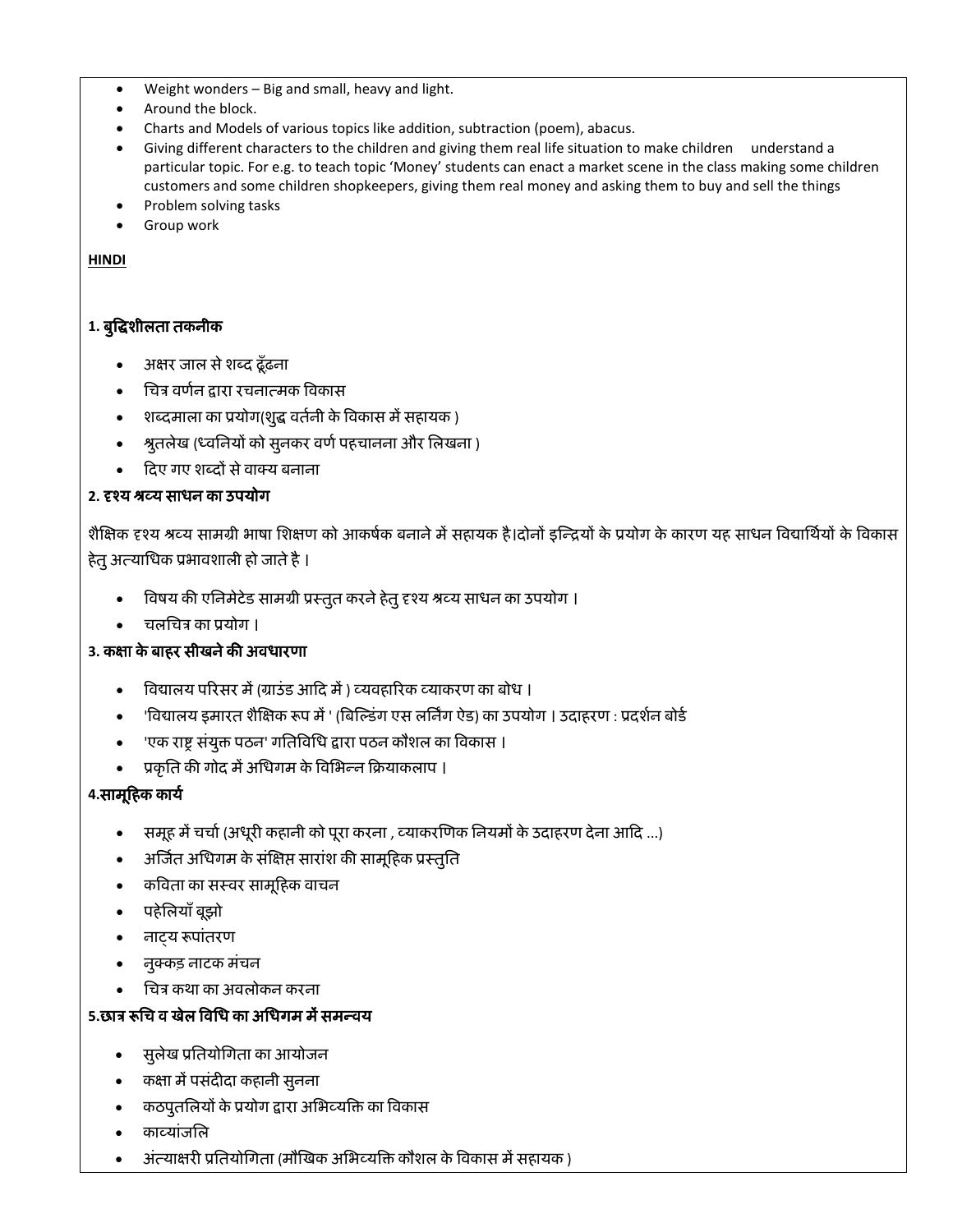- संवाद क्रियाकलाप (किसी वास्तविक गतिविधि का स्वरचित संवाद )
- वित्र पूरा कर रंग भरना
- भाषा संसर्ग विधि द्वारा व्याकरण बोध

# **6.**स्टोरीबोदडिंग

- कहानी कहनेकी तकनीक चित्रों को देख द्धवषय सेसम्बंचधत पदठत कहाचनयों की अचभव्यद्धक्त करना ।
- बाल साहित्य पंचतंत्र की कहानियाँ, जताका कहानियाँ , बालहंस, इत्यादि द्वारा जीवन मुल्य व नैतिक शिक्षा देना
- 7. **एक जीवंत कक्षा** अधिगम में रुचिकर गतिविधियों के समागम द्वारा कक्षा को जीवंत व छात्रों को उत्साहित किया जा सकता है
	- रंगीन चार्ट का प्रदर्शन कविताओं, कहानियों का मंचन
	- पठन व शब्दावली बोर्ड
	- व्याकरणिक कहानियों का चार्ट पर प्रदर्शन
	- $\bullet$  पुलेश कार्ड,प्लेकार्ड का प्रयोग
	- संयुक्त अक्षरों का प्रदशणन

# **8.** अचधगम **-** आनंद केसाथ

- रोलेप्ले
- पसंदीदा चरित्र प्रस्तुति
- वस्तु प्रदर्शन अभिव्यक्ति
- स्वयं परिचय

### **ASSESSEMENT TOOLS:**

The academic session is divided into 3 evaluation cycles: Cycle-I, Cycle- II and Cycle-III.

The assessment structure will be as follows:

### **SCHOLASTIC AREAS:**

- There are 3 unit tests in each cycle.
- Grades are awarded for individual subjects.
- The absolute marks are translated in grades in the academic assessment.
- Grading scale 5 point scale (A+, A, B, C and D)

### **ENGLISH**

### **Reading Skills:**

- Pronunciation and Fluency
- Comprehension –

### **Writing Skills:**

- Spellings- Dictation of new words, Spell Bee
- Hand Writing- Marion Richardson Script

### **Speaking Skills:**

- Conversation
- Recitation- Poems and Summarisations

### **Listening Skills:**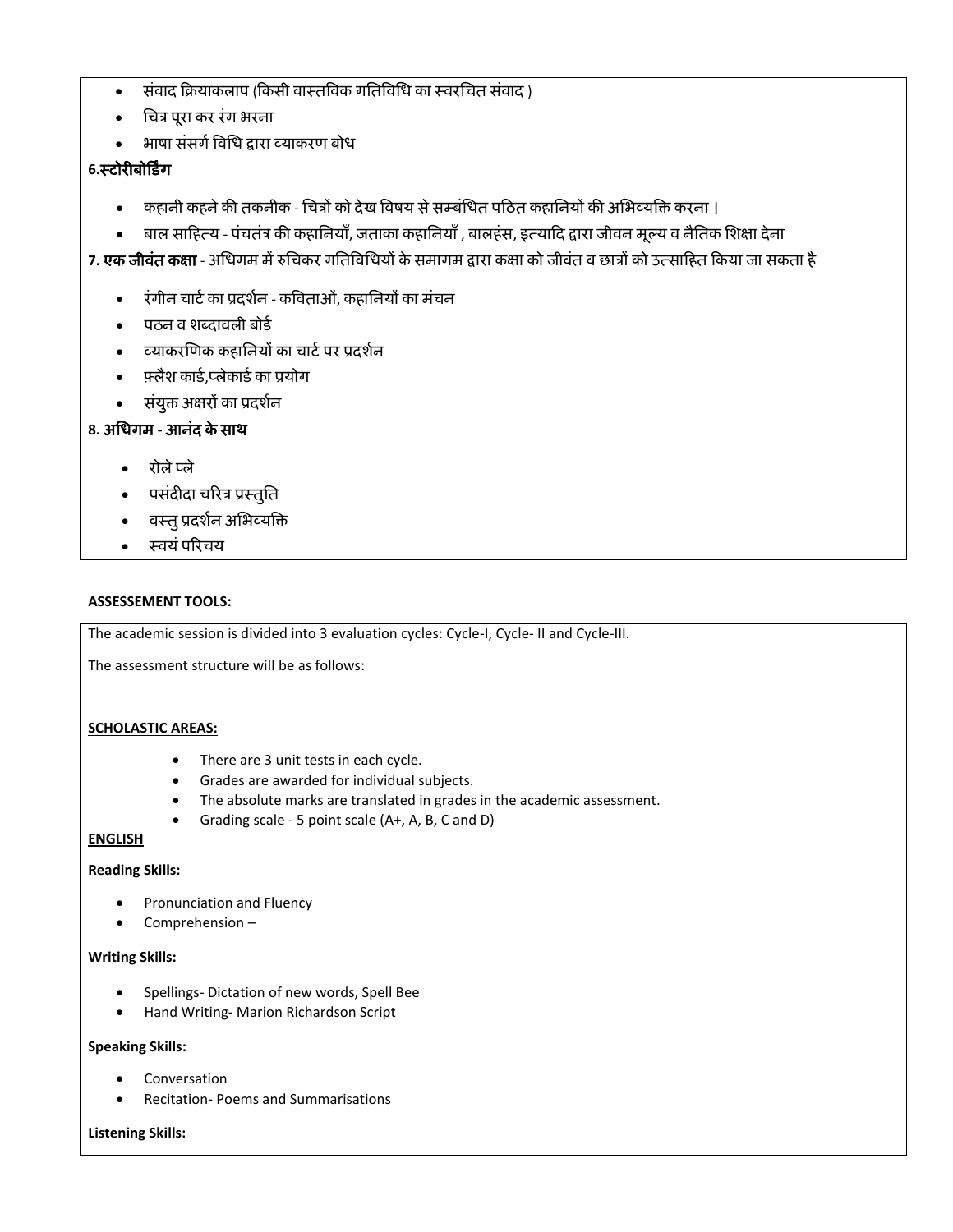Comprehension

## **MATHS**

**Mental Ability** –Through mathematical quiz, games, abacus, exercises to test the reasoning skills.

**Activities** – Fun Worksheets, Table's mat, Shapes wall hanging etc.

**Tables** – Dodging tables

### **HINDI**

### श्रवर्कौशल

- > ध्यान से सुनना
- > एकाग्रता
- > विषय संबंधित प्रश्न पूछना
- > गद्यांश बोध

# मौक्षखक कौशल

- > कहानी वर्णन
- > हिंदी अभिव्यक्ति (बातचीत)
- > कविता वाचन
- > संक्षिप्त सारांश प्रस्तुति

# पठनकौशल

- > लिखित सामग्री को सही लय, गति, प्रवाह, विराम एवं उच्चारण के साथ पढ़ाना।
- > छात्रों मेंआत्मद्धवश्वास उत्परन करना।
- > समय-समय पर प्रचतयोचगताओंका आयोजन करना।

### लेखनकौशल

- > वतणनी श्रुतलेख, शब्दमाला
- > सुलेख
- > तीन सत्र में लिखित साप्ताहिक परीक्षा का संचालन

# **CO-SCHOLASTIC: -**

## **ART AND CRAFT**

- **Learning by doing** 
	- $\triangleright$  Several craft techniques like tearing and pasting, painting, quilling, vegetable printing etc are conducted in the school.
	- Activities for fine motor and gross motor skill development- bindi pasting, mirror pasting and pasting various decorative materials.
- **Brainstorming to enhance their creative skill**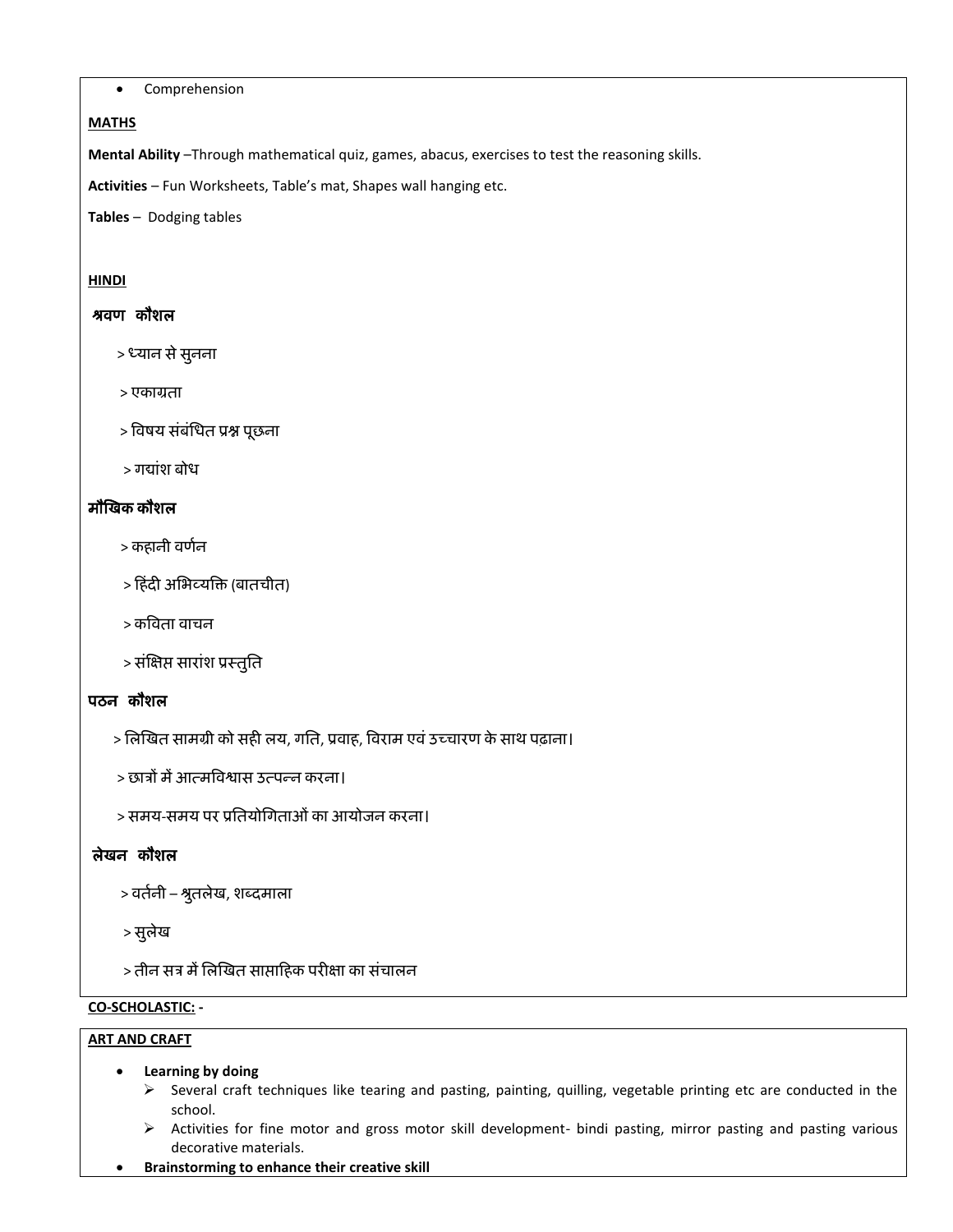- $\triangleright$  Various competitions and activities are conducted
- $\triangleright$  Transforming English alphabets into an object.
- $\triangleright$  Converting waste materials to some useful products.

### **Team work**

 $\triangleright$  Building team spirit by providing them a chart where a group of students will work together to complete a given task.

### **EVS**

- **Brainstorming** 
	- $\triangleright$  Before starting a new topic, questions are asked from the previous topic.
	- $\triangleright$  These sessions are a great way to get the creative juices flowing.

### **Learning outside the classroom**

 $\triangleright$  Take the students to the ground and make them observe different types of plants and their parts.

### **Story Telling**

 $\triangleright$  Stories help children to understand the nature of animals, their unique features by which they differ from one another, etc.

### **Role Play and Enactment**

### **Audio Visual Aids**

- $\triangleright$  The journey of a fibre to fabric can be taught by showing a video.
- $\triangleright$  Various pictorial charts and flash cards is used by the teacher to improve the teaching learning session.

### **Puzzles and games**

 $\triangleright$  Games like cross words and puzzles is played with the students which makes the classroom light and full of energy.

### **Group Work**

 $\triangleright$  Working in a group and with partners help them to improve their learning ability.

### **Singing poems and rhymes**

 $\triangleright$  Various poems are recited in the class with actions and repetition which help the student to memorize it easily.

### **LIBRARY**

### **•** Story Telling

 $\triangleright$  Teacher can tell stories like 'The fox and the crane, The Hare and the Tortoise' to help children understand the story better.

### **Reading in class**

- $\triangleright$  This enhances their listening and reading comprehension skills.
- $\triangleright$  They get to know the correct pronunciation of the words, understand the correct use of punctuation marks.
- $\triangleright$  Students are asked to read using reading wall.
- $\triangleright$  Newspaper reading helps them to improve their vocabulary and aware them about the things going around the world.

### **Audio Visual Aids**

 $\triangleright$  Various stories are played in the class with the sub script. This helps them to understand the story better.

### **General Knowledge**

- **Brain Storming** 
	- $\triangleright$  Before starting a new topic, questions are asked from the previous topic.
- **Audio Visual Aids** 
	- It helps in effective perceptual and conceptual learning. For example: Continents and Oceans, Questions on our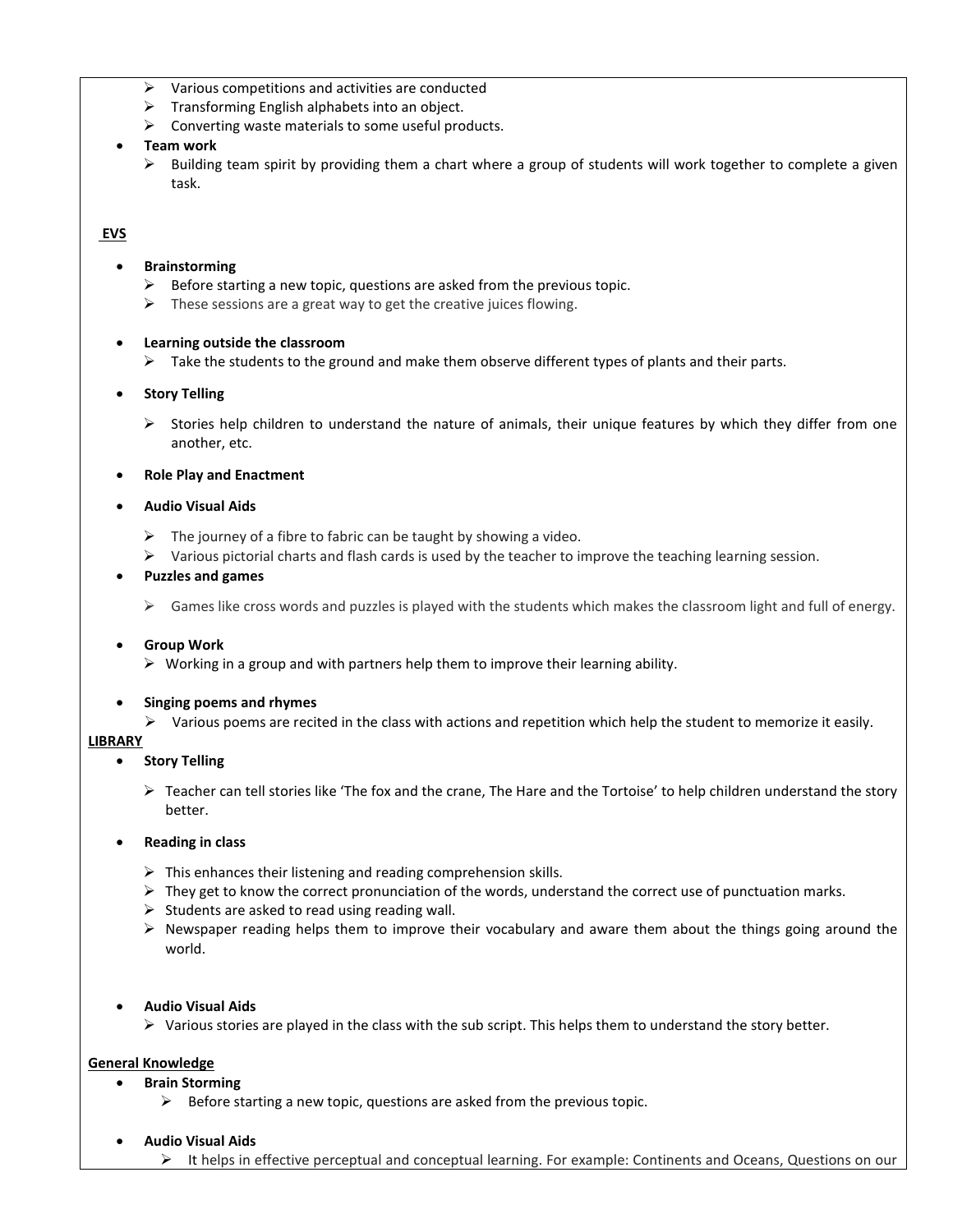- Countries etc.
- $\triangleright$  Various pictorial charts and flash cards is used by the teacher to improve the teaching learning session.

**Games** 

 Games like quiz, "who am I "etc. on any topic of general knowledge played among students makes the classroom full of energy.

### **Communication Skills**

- **Learning by doing** 
	- $\triangleright$  Students are asked to read using reading wall.
	- $\triangleright$  Students are asked to find the meaning of difficult words in dictionary and learn how to use in a sentence.
- **Extempore** 
	- $\triangleright$  Children would be given any topic for example My Family and they have to say few lines on the topic. This helps to build their confidence and their imagination.
- **Story Telling and Role Play** 
	- $\triangleright$  Teacher can narrate the story to children and the children can enact the story. This helps the child to frame sentences on their own.
- **Games** 
	- $\triangleright$  Games like 'describe a thing' can be played in the class. The children will learn how to use adjectives while describing an object.

### **DANCE**

- **Learning Objectives** 
	- $\triangleright$  to develop aesthetic sensibilities
	- $\triangleright$  To develop rhythm in body.
	- $\triangleright$  to dance in proper synchronization with music
- **Practical**
- Body movements of : Creative Dance
- Exercise leg movements, hand movements on songs
	- Ganesh Vandana
	- $\triangleright$  Caught in the rain
	- $\triangleright$  Haiya ho –Folk Dance (Assam)

### **MUSIC:-**

In our school we are including music in various aspects like:-

- Meditation
- Special Assemblies
- Inter-class competitions

The teaching learning methods that we are using includes:-

- Audio-Visual Aids
- Charts
- Teaching songs in a playful manner with action and dance

We are teaching our students:-

- Sargams
- Rhymes
- Prayers
- Patriotic And Folk Songs
- Raag and Instruments according to their classes
- Self-composed songs related to their curriculum

We help them link their academic subjects with music in particular which would give them a new dimension.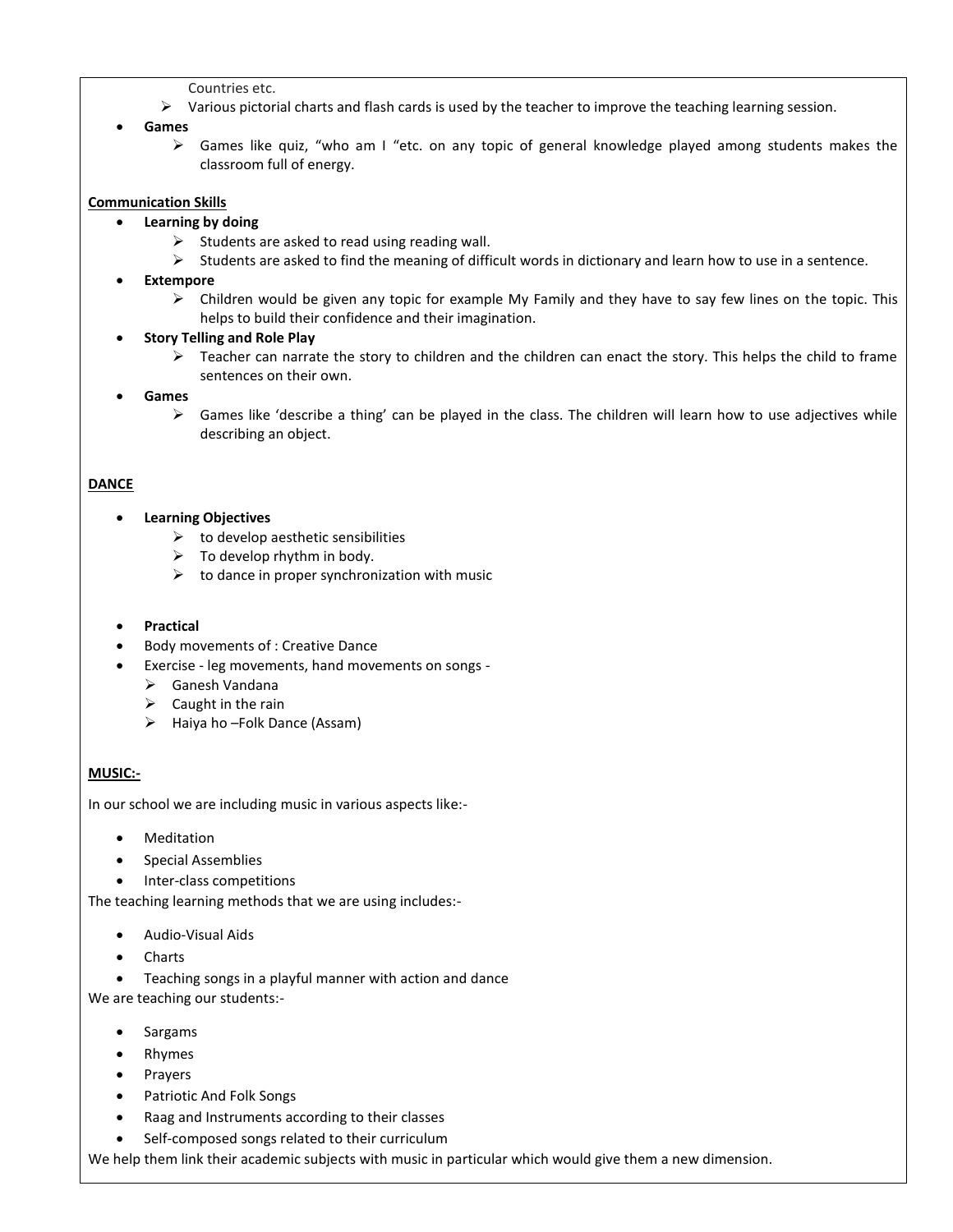# **2. SPEAKING SKILLS**

d) Audio listening

a) Loud reading

# c) E-Modules

b) Role Plays

### a) Situational Conversation

# **1. LISTENING SKILLS**

# **ENGLISH**

- व्याकरणिक विषयों पर चार्ट
- शब्दावली चार्ट
- रंगीन चार्ट पर कविताओं, कहानियों का प्रदर्शन

# **एक जीिंत कक्षा**

- गुप्त विवरण (प्रत्येक समूह अपने समूह के एक सदस्य का वर्णन विभिन्न विशेषणों का उपयोग करते हुए करता है जबकि अन्य समूह अनुमान लगाते हैं कि वह व्यक्ति कौन है)
- कहानियों को जोड़ना
- एक कहानी का वचत्ण
- सारांश
- समूह चर्चा
- नाट्य रूपांतरण

# **[सामूविक](https://www.shabdkosh.com/dictionary/hindi-english/%E0%A4%B8%E0%A4%BE%E0%A4%AE%E0%A5%82%E0%A4%B9%E0%A4%BF%E0%A4%95%20%E0%A4%95%E0%A4%BE%E0%A4%B0%E0%A5%8D%E0%A4%AF/%E0%A4%B8%E0%A4%BE%E0%A4%AE%E0%A5%82%E0%A4%B9%E0%A4%BF%E0%A4%95%20%E0%A4%95%E0%A4%BE%E0%A4%B0%E0%A5%8D%E0%A4%AF-meaning-in-english) कायय**

- कल्पना को उत्तेजित करने और विद्यार्थियों की मानसिक कल्पना को विकसित करने के लिएदृश्य-श्रव्य [साधन](https://www.shabdkosh.com/dictionary/hindi-english/%E0%A4%A6%E0%A5%83%E0%A4%B6%E0%A5%8D%E0%A4%AF-%E0%A4%B6%E0%A5%8D%E0%A4%B0%E0%A4%B5%E0%A5%8D%E0%A4%AF%20%E0%A4%B8%E0%A4%BE%E0%A4%A7%E0%A4%A8/%E0%A4%A6%E0%A5%83%E0%A4%B6%E0%A5%8D%E0%A4%AF-%E0%A4%B6%E0%A5%8D%E0%A4%B0%E0%A4%B5%E0%A5%8D%E0%A4%AF%20%E0%A4%B8%E0%A4%BE%E0%A4%A7%E0%A4%A8-meaning-in-english) का उपयोग|
- विषय की एनिमेटेड सामग्री प्रस्तुत करने के लिए <u>दृश्य-श्रव्य [साधन](https://www.shabdkosh.com/dictionary/hindi-english/%E0%A4%A6%E0%A5%83%E0%A4%B6%E0%A5%8D%E0%A4%AF-%E0%A4%B6%E0%A5%8D%E0%A4%B0%E0%A4%B5%E0%A5%8D%E0%A4%AF%20%E0%A4%B8%E0%A4%BE%E0%A4%A7%E0%A4%A8/%E0%A4%A6%E0%A5%83%E0%A4%B6%E0%A5%8D%E0%A4%AF-%E0%A4%B6%E0%A5%8D%E0%A4%B0%E0%A4%B5%E0%A5%8D%E0%A4%AF%20%E0%A4%B8%E0%A4%BE%E0%A4%A7%E0%A4%A8-meaning-in-english)</u> का उपयोग |

# **दृश्य-श्रव्य [साधन](https://www.shabdkosh.com/dictionary/hindi-english/%E0%A4%A6%E0%A5%83%E0%A4%B6%E0%A5%8D%E0%A4%AF-%E0%A4%B6%E0%A5%8D%E0%A4%B0%E0%A4%B5%E0%A5%8D%E0%A4%AF%20%E0%A4%B8%E0%A4%BE%E0%A4%A7%E0%A4%A8/%E0%A4%A6%E0%A5%83%E0%A4%B6%E0%A5%8D%E0%A4%AF-%E0%A4%B6%E0%A5%8D%E0%A4%B0%E0%A4%B5%E0%A5%8D%E0%A4%AF%20%E0%A4%B8%E0%A4%BE%E0%A4%A7%E0%A4%A8-meaning-in-english) का उपयोग**

- व्याकरणिक विषयों से संबंधित शब्दों का वर्णन जैसे क्रिया शब्द, कारक आदि
- प्रकृति की गोद में पढ़ना (कहानी सुनाने / कविता सुनाने के लिए छात्रों को मैदान में ले जाना)
- स्कूल परिसर में इंटरएक्टिव सत्र (बहस, कहानी, चरित्र नाटक आदि पर खुली चर्चा)
- शुद्ध उच्चारण व उचित हाव-भाव के साथ कहानियों व कविताओं का सारांश प्रस्तुत करना|
- विषय संबंधी कहानियों का मंचन
- चररत्-वचत्ण
- ले कक्षा में शिक्षार्थियों के रूचि को बनाए रखने के लिए विभिन्न शिक्षण सामग्री का उपयोग करना।
- कविताओं और कहानियों का सस्वर पाठ।
- बहस

किसी विषय पर विचार उत्पन्न करने के लिए बुद्धिशीलता एक उत्कृष्ट शिक्षण रणनीति है। उपयोग की जाने वाली तकनीक इस प्रकार हैं:

# **HINDI**

| S.No -3 | <b>GRADE: - III-V</b> | SUBJECTS: - HINDI, ENGLISH ,EVS AND MATHS |
|---------|-----------------------|-------------------------------------------|
|         |                       |                                           |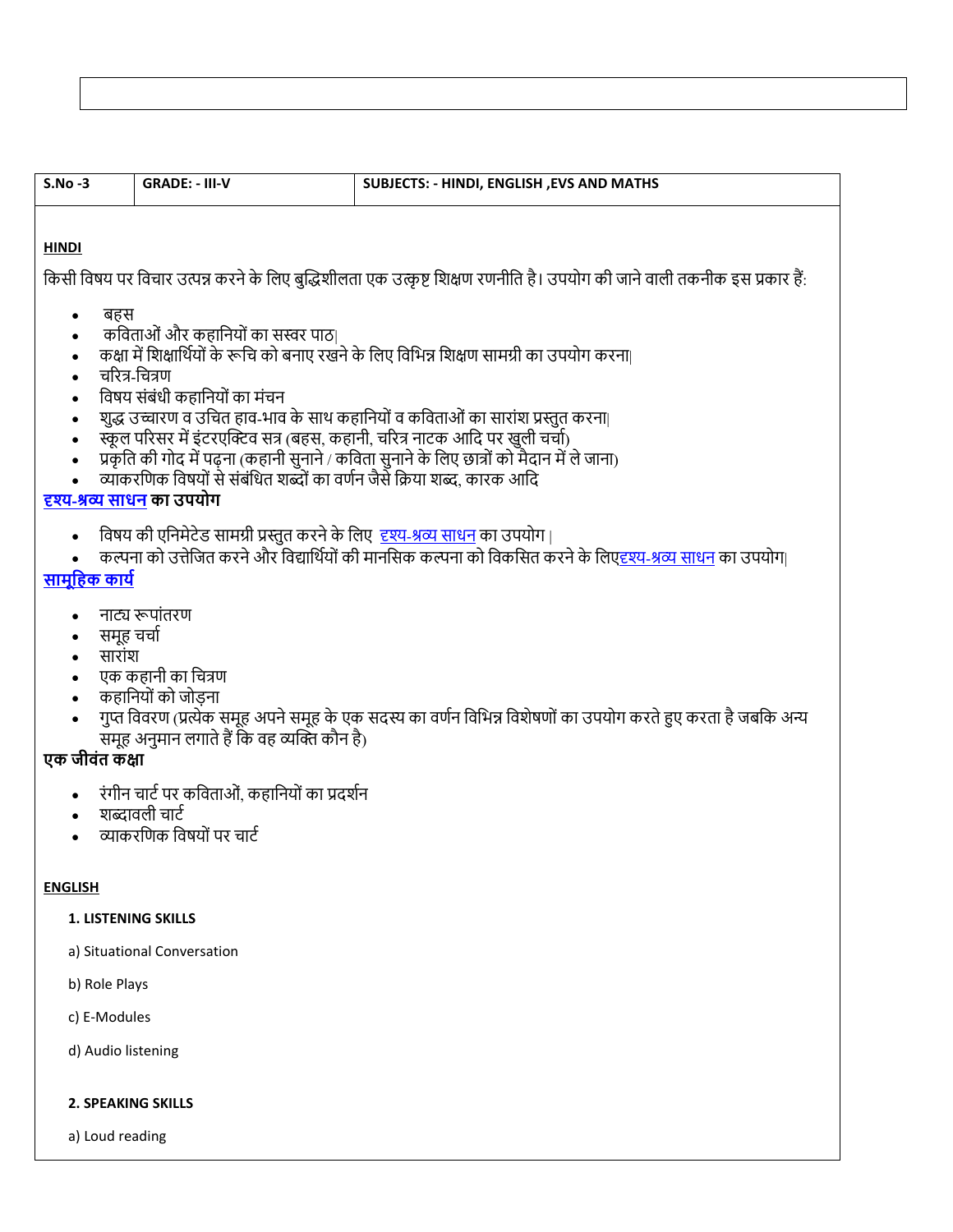b) Narrating stories or weaving a story

- b) Elocution
- c) Debate

d) Describing pictures, posters, events, characters etc

- e) Role Play
- f) Recitation
- g) Group discussion
- h) Declamation

### **3) READING SKILLS**

- a) Reading Comprehension
- b) Loud Reading
- c) Extra Reading
- d) Newspaper Activities

### **4) WRITING SKILLS**

- a) Picture Composition
- b) Limerick writing
- c) Paragraph writing

### **EVS**

### **SKILL**

- to develop critical thinking skills
- to help children focus on the concept
- Developing empathy
- Brain Storming (HOTS, PSA etc)

### **AUDIO VISUAL AIDS**

- Smart class
- PPTs
- Maps
- Weblinks

### **LEARNING BY DOING**

- Conducting experiments in the lab
- Project exhibition
- Role play
- Pasting news from the newspaper relevant to the concept taught
- Oral drill- summarizations with props
- Story telling
- Worksheets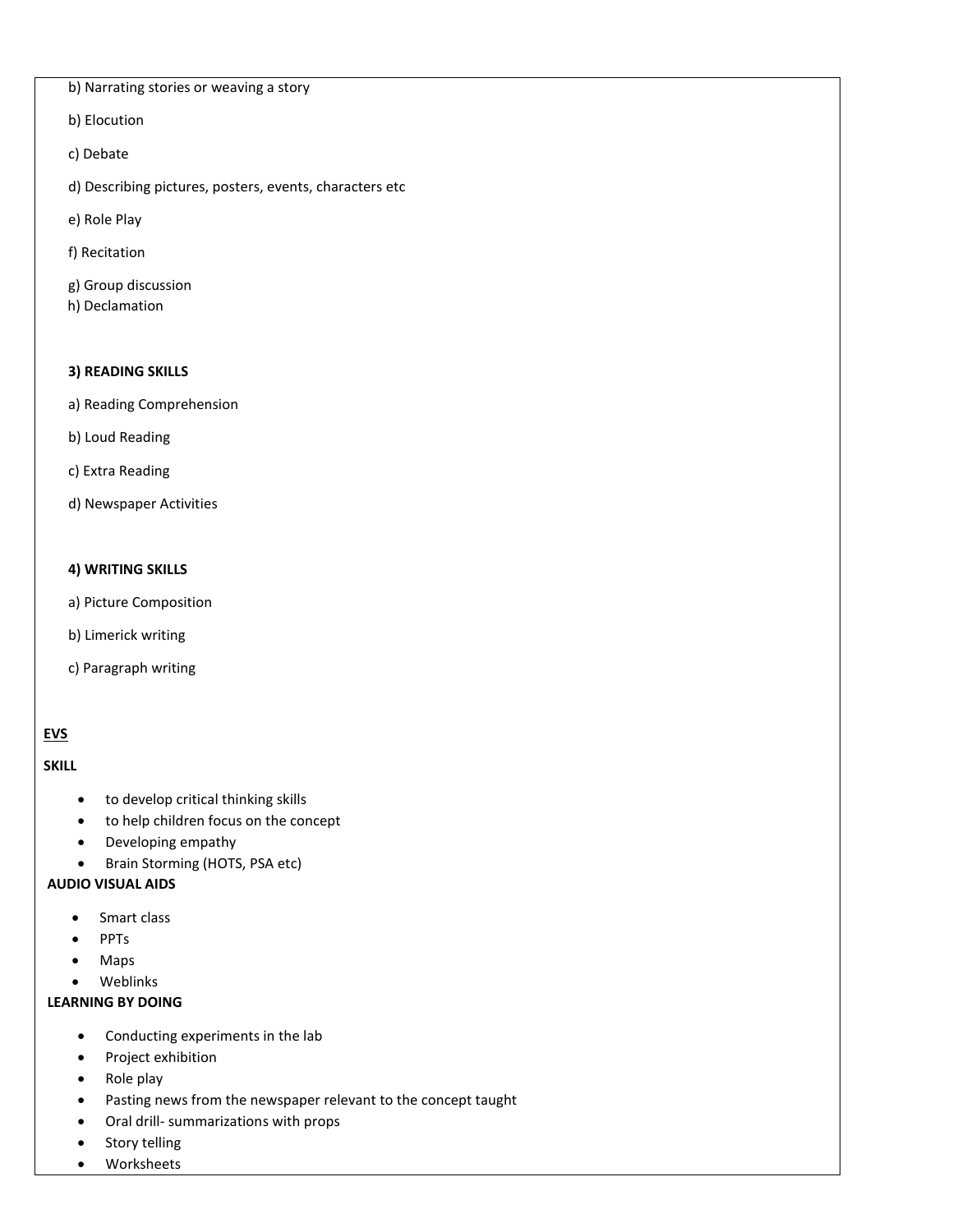### **LEARNING OUTSIDE THE CLASSROOMS**

- Nature walk
- Environment awareness campaigns for tree plantation
- Activities to create awareness about diversity in our country

### **DEVELOPING TEAM WORK**

- to participate actively in groups and undertake initiatives of care, share empathy, leadership etc
- working together in groups, e.g., in different indoor/outdoor/local/ contemporary activities
- group discussions
- special assemblies
- summarization
- group project work

### **LIFE SKILLS**

- to generate respect our environment, country, people, animals. Freedom fighters, parents, elders etc
- to generate respect for Indian culture and diversity

### **MATHS**

- Ability of creating new ideas
- Inclusion of visual exercises and games
- Brainstorming Techniques -A multiplication concept can be concluded by asking students to brainstorm real-life situations.
- Use of [Audio Video Teaching Tools](https://www.fractuslearning.com/video-tools-for-teachers/)  Smart learning Classes
- The Concept of Learning outside the Classroom To prepare the students for life beyond school. By taking them to a grocery shop and taking up the mathematical concepts used.
- Maths School Groups, Lab and Clubs Platforms to Share Knowledge and Common Interests.
- Maths Club is a team of people getting together to solve maths problems using various methods.
- Maths games, quiz, crossword puzzles
- Mathematics laboratory has a collection of games, puzzles and other teaching and learning material.

### **ASSESSEMENT TOOLS:-**

The academic session is divided into three cycles: CYCLE-I, CYCLE-II and CYCLE-III. The assessment will be done in Scholastic and Coscholastic aspects.The assessment structure will be as follows:

### **i) Scholastic Areas:**

| VC.<br>ι۴<br>. . |  |
|------------------|--|
|------------------|--|

| i. Unit Test-I   | $: 25$ marks |
|------------------|--------------|
| ii. Unit Test-II | : 25 marks   |
| TOTAL            | $:50$ marks  |

There are six-unit test in a year.

Marks and Grades both will be awarded for individual subjects.

### **ii) Co-Scholastic Areas:**

For the holistic development of students, co-curricular activities will be carried out and graded term wise on a three point grading scale.

a) Work Education - Work Education refers to skill-based activities resulting in goods or services useful to the Community.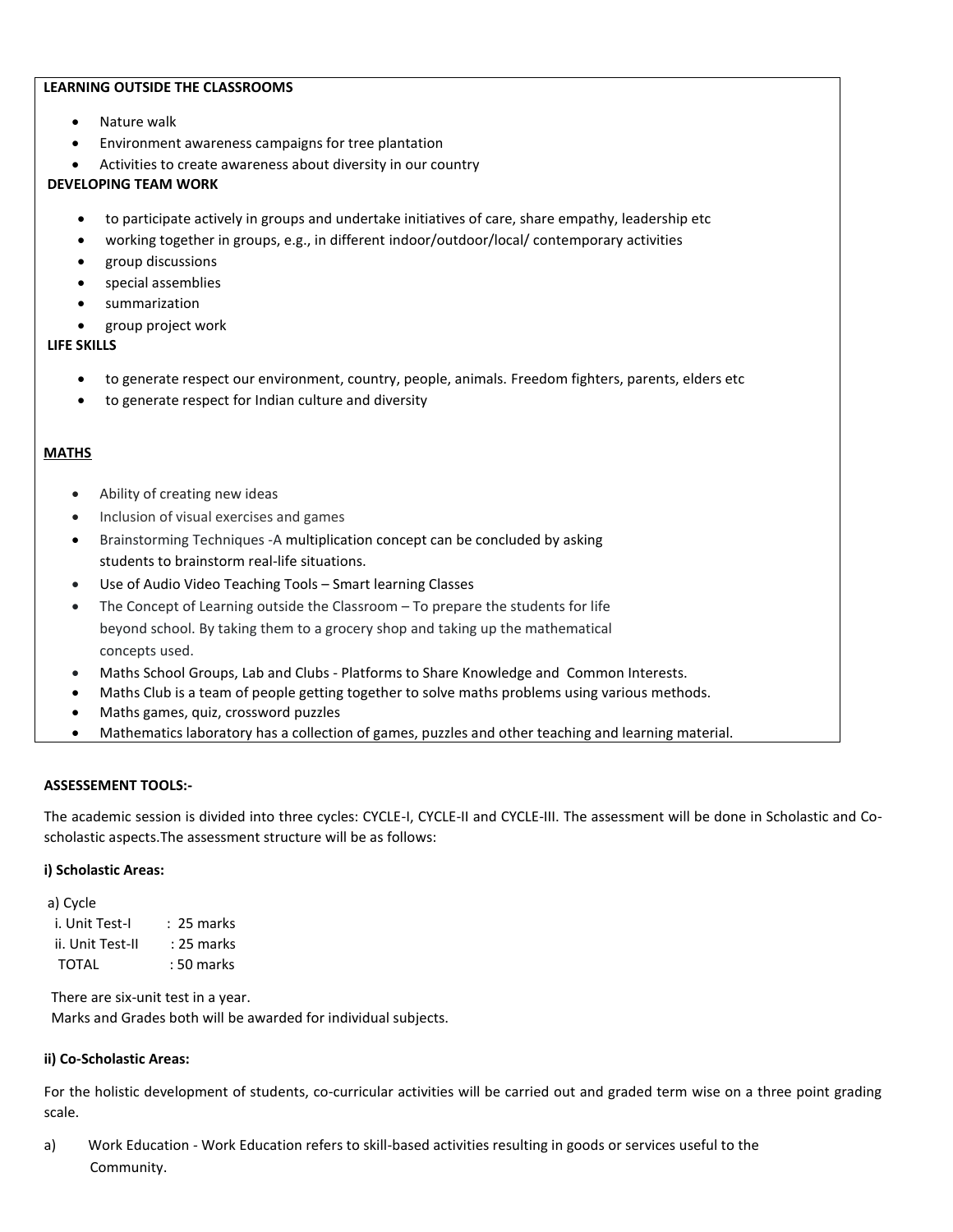- b) Art Education (Visual & Performing Art)
- c) Art Education (Visual & Performing Art) DISCIPLINE- The students will also be assessed for the discipline, which will be based on the factors like attendance, sincerity, behaviour, values, tidiness, respectfulness for rules and regulations, attitude towards society, nation and others.
- Grading Scale for Co-Scholastic Areas and Discipline: **A** Outstanding, **B** Very Good and **C** Fair

### **PARAMETERS FOR ASSESSEMENT FOR DIFFERENT SUBJECTS:-**

# **HINDI**

<u>१) **ज्ञान**-</u> इस वर्ग में विद्यार्थियों को पाठ्यवस्तु के विशिष्ट तश्य पदों, प्रचलनों, वर्गों, कसौटियों का प्रत्यय विज्ञान और प्रत्यास्मरण करने का प्रयास किया जाता है| उदाहरण-परिभाषा देना ,सूची देना,मापन करना, प्रत्यास्मरण, पहेचानना, पुनरूपादान आदि |

२<u>) **बोध**-</u> ज्ञान वर्ग में बच्चो को जो ज्ञान कराया जाता है| बोध में उसके बारे में समझ विकसित की जाती है| ज्ञान के बिना अवबोध करना आसान नहीं है |

<u>३) **प्रयोग**- आत्मसात किये हुए ज्ञान को परिस्थितियों के अनुसार प्रयोग करना |</u>

४) **विश्लेषण**- आत्मसात किये हुए ज्ञान में से अलग-अलग करने की क्षमता |

५) **संश्लेषण**- पाठ्यवस्तु में दिए हुए संप्रत्यय , नियमों के आधार पर उनमे से अपने अनुसार संप्रत्यय निकालना |

६) <mark>अधिगम के लिए आंकलन</mark>- अधिगम के लिए मूल्य आंकलन पर आधारित होता है अर्थात जब हम कितना सिखा पा रहे हैं |

७) कुछ ऐसे कार्य का पुनरावलोकन करना जिनके बारे में आपने सोचा था कि पहले से जानते हैं |

८) आवश्यकता के अनुसार छात्रों के समूह बनाना, उन्हें अलग-अलग कार्य देना |

९) छात्रों को पढ़ाते-सीखाते समय जो आप देखते हैं उस डायरी में नोट करना |

१०) छात्रों के कार्य के नमूने ( लिखित, कला ,शिल्प ,परियोजनाऐं ,कविताएँ ,आदि ) पोर्टफोलियों में रखना |

### **ENGLISH**

- Elocution
- Listening skills
- Comprehension
- Conversation
- Spelling
- Handwriting
- Creative writing
- Loud reading
- Recitation
- Pronunciation
- Extra Reading

# **EVS**

- Worksheet assignment
- Quizzes
- Competition
- Projects
- Elocution
- Group discussions
- Activities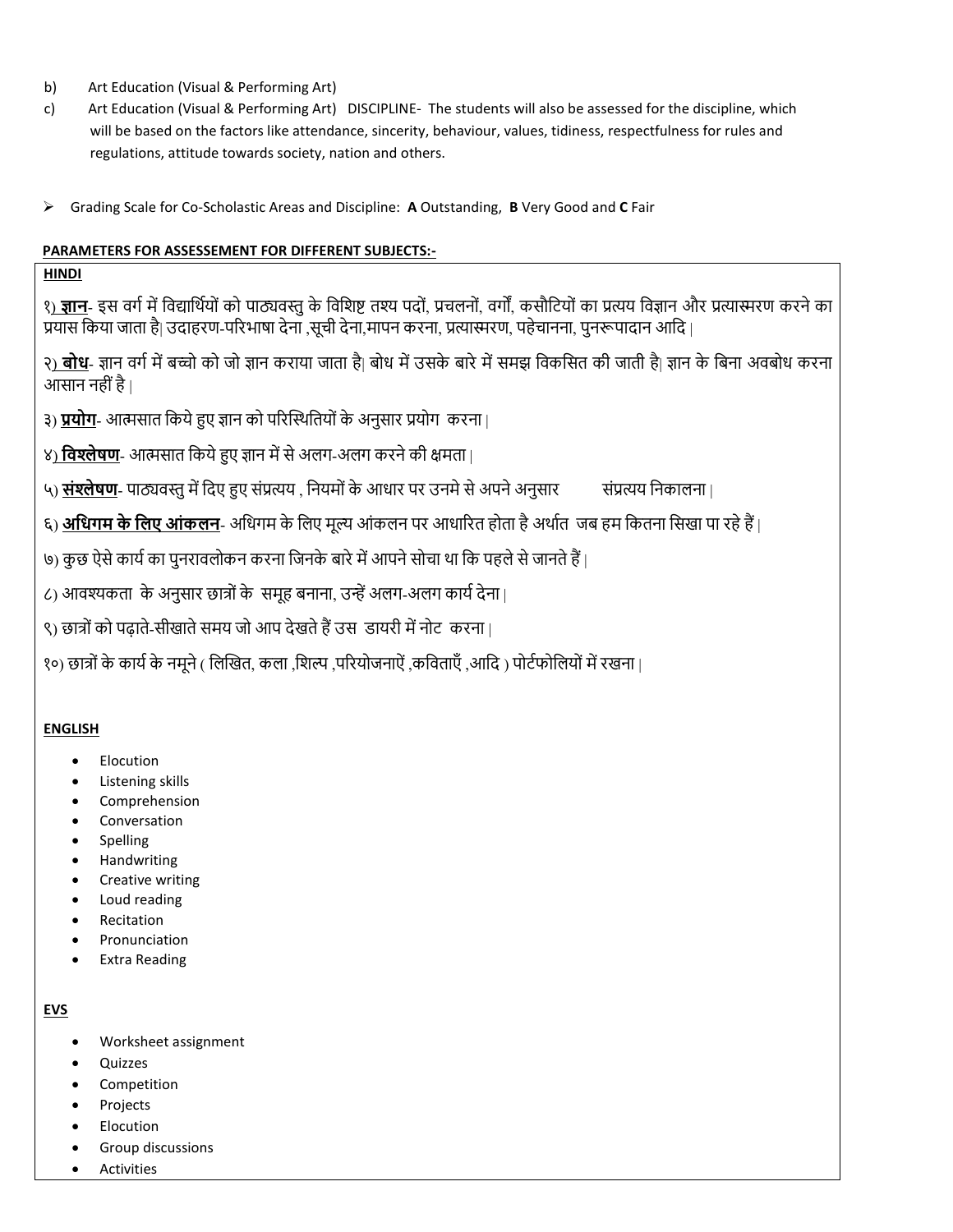- Peer assessment
- Examination
- Marking maps

### **MATHS**

- Through various quizzes and games
- Regular dodging table exercises
- Open response questions
- Multiple choice questions
- Mathematical activities related to the different mathematical operations

### **CO-SCHOLASTIC: -**

The curriculum for co-scholastic is integrated so that learning happens primarily through learning by doing in a fun way manner. To inculcate the desirable behaviour in students like Life Skills, attitudes, interests, values by co-curricular activities. Student centred approach is the key to provide instruction that maximizes opportunities for all students to learn.

### **GENERAL KNOWLEDGE**

- Visual Aids
- Worksheets
- Quiz and Riddles
- Games
- **•** Group Discussion
- Newspaper Reading

### **ART AND CRAFT**

- Painting
- Shading
- Tearing and pasting
- Colouring
- Best out of waste (make different useful things from waste materials).
- Decorative materials used to create different things.
- Group Discussions for better understanding of the topic.

### **LIBRARY**

- **•** Book Reading
- **•** Group Discussion
- **•** Story Telling
- Newspaper or Magazine Reading

# **COMPUTER**

- Demonstration of practical's related to every topic in well equipped computer labs.
- Teaching by using audio-video tools and e-modules
- Class Discussions for better understanding of the topic
- Revision in fun way manner like quiz, worksheet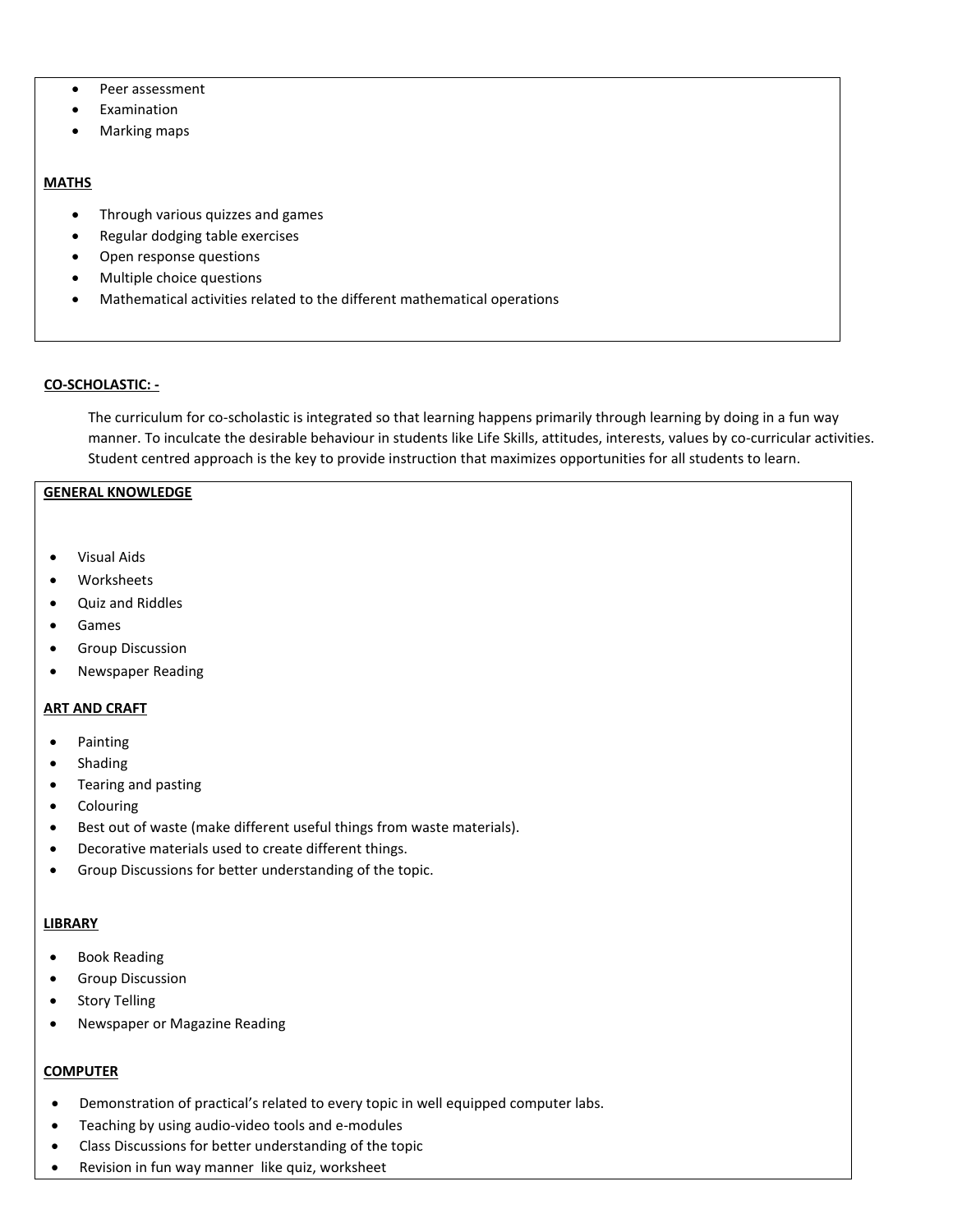Practical performed by students in lab using different softwares like Tux Paint, Scratch and Microsoft word etc.

### **DANCE**

- **Learning Objectives** 
	- $\triangleright$  to develop facial expressions and gestures
	- $\triangleright$  to dance in proper synchronization with music
	- $\triangleright$  to develop aesthetic and artistic sensibilities
	- $\triangleright$  to develop respect for social values and cultural heritage
- **Practical**
- **Classical, Hip-Hop, Contemporary, Folk** 
	- $\triangleright$  Body Movements
	- $\triangleright$  Exercise leg and hand movements on Western music beats
	- Classical Dance on Music
	- $\triangleright$  Hast Mudra

### **MUSIC:-**

In our school we are including music in various aspects like:-

- Meditation
- Special Assemblies
- Inter-class competitions

The teaching learning methods that we are using includes:-

- Audio-Visual Aids
- Charts
- Teaching songs in a playful manner with action and dance

We are teaching our students:-

- Sargams
- Prayers
- Patriotic And Folk Songs
- Raag and Instruments according to their classes
- Self-composed songs related to their curriculum

We help them link their academic subjects with music in particular which would give them a new dimension.

| <b>S. No-4</b>                         | <b>GRADE: - VI-VIII</b>                               | SUBJECTS: - HINDI, ENGLISH, SCIENCE, SOCIAL SCIENCE,<br><b>MATHS AND FRENCH</b> |
|----------------------------------------|-------------------------------------------------------|---------------------------------------------------------------------------------|
| <b>HINDI</b>                           |                                                       |                                                                                 |
| हिंदी भाषा अध्यनन महत्त्वपूर्ण बिंदु - |                                                       |                                                                                 |
| $\bullet$                              | ्भाषा की बारीकी और सौंदर्यबोध की क्षमता का विकास करना |                                                                                 |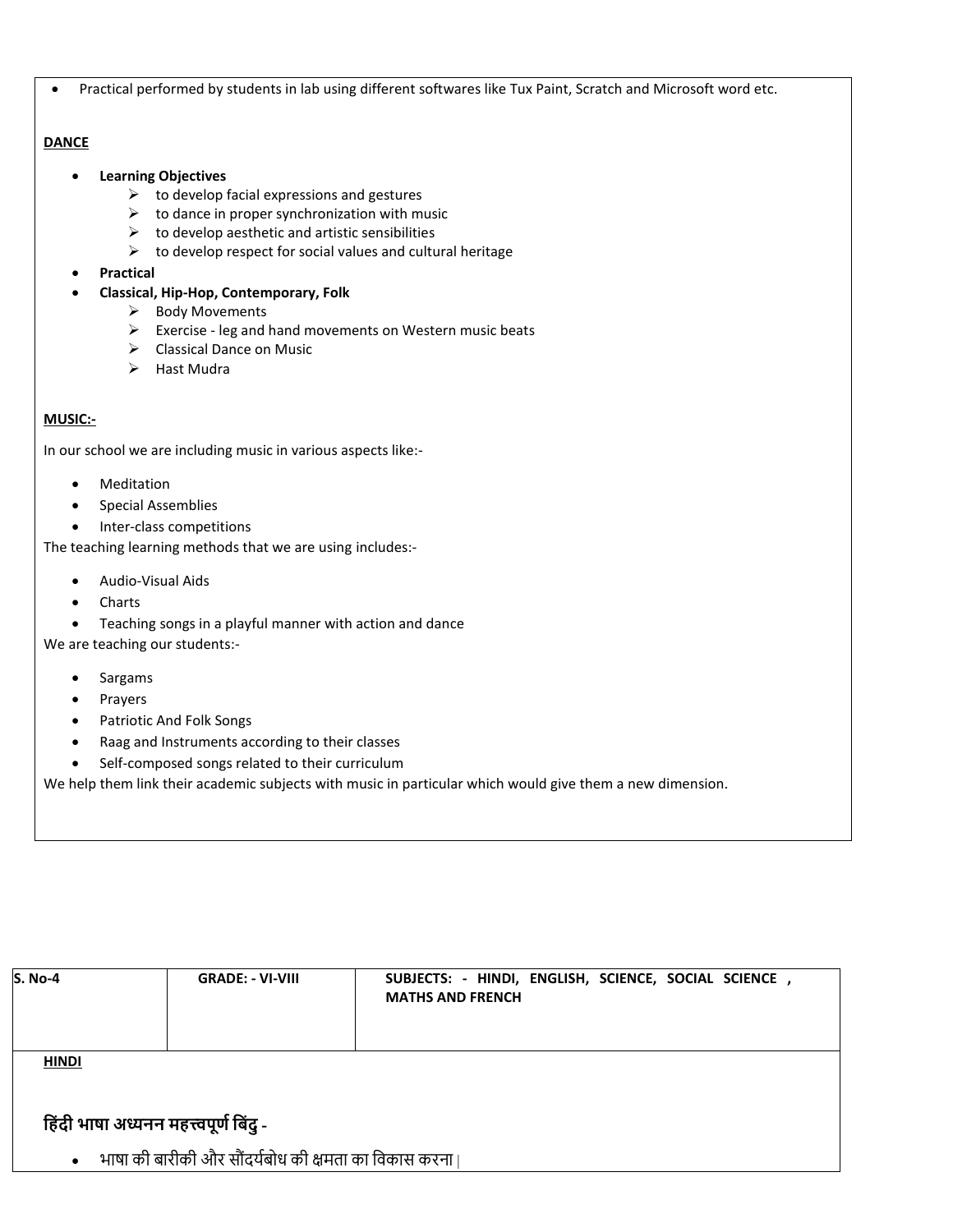# विभिन्न साहित्यिक-विधाओं का आनंद उठाने की क्षमता का विकास करना|

• वाद-विवाद ,चर्चा-परिचर्चा,नुक्कड़ नाटक ,रंगमंच,विज्ञापनों का मौखिक रूपांतरण

• लिखित सामग्री को सही लय, गति, प्रवाह, विराम एवं उच्चारण के साथ पढ़ाना।

• पठन प्रक्रिया एक सार्थक, उद्येश्यपूर्ण एवं चिंतन प्रधान प्रक्रिया है।

समय-समय पर प्रतियोगिताओं का आयोजन करना।

पठन कौशल के लिए आवश्यक बिंदु-

छात्रों में आत्मविश्वास उत्पन्न करना।

- भाषा की नियमबद्ध प्रकृति को पहचानना और उसका विशलेषण करना |
- 
- 
- 
- 
- **श्रिण कौशि**
- 

- **READING SKILLS** 
	- Reading Comprehension

• संवाद लेखन,अनुच्छेद लेखन,पत्र लेखन, सुचना लेखन, विज्ञापन लेखन आदि विषयों को अपने दैनिक जीवन से जोड़कर लिखने का अभ्यास करवाना, पाठ के आधार पर प्रश्नों की रचना करना तथा उनके उत्तर लिखना ,लिखित रचना में ' सरल से जटिल की ओर ' विधि अपनाते हुए छात्रों की रचनात्मक रुपरेखा निर्धारित की जाती है।

# **ENGLISH**

# **LISTENING SKILLS**

- Story Telling and Interpreting
- Situational Conversation

ध्यान सेसुनना

• विषय संबंधित प्रश्न पूछना

कववता व कहानी वणगन

समाचार वाचन आवद।

एकाग्रता

**मौखिक कौशि**

**पठन कौशि**

**िेिन कौशि**

वर्तनी

- Role Play
- Stimulations
- Speech Games and Contexts
- Modules

# **SPEAKING SKILLS**

- Loud reading
- Narrating stories
- Elocution
- Debate
- Describing pictures, posters, events, characters etc.
- Role Play
- Recitation
- Summarizations
- Group discussion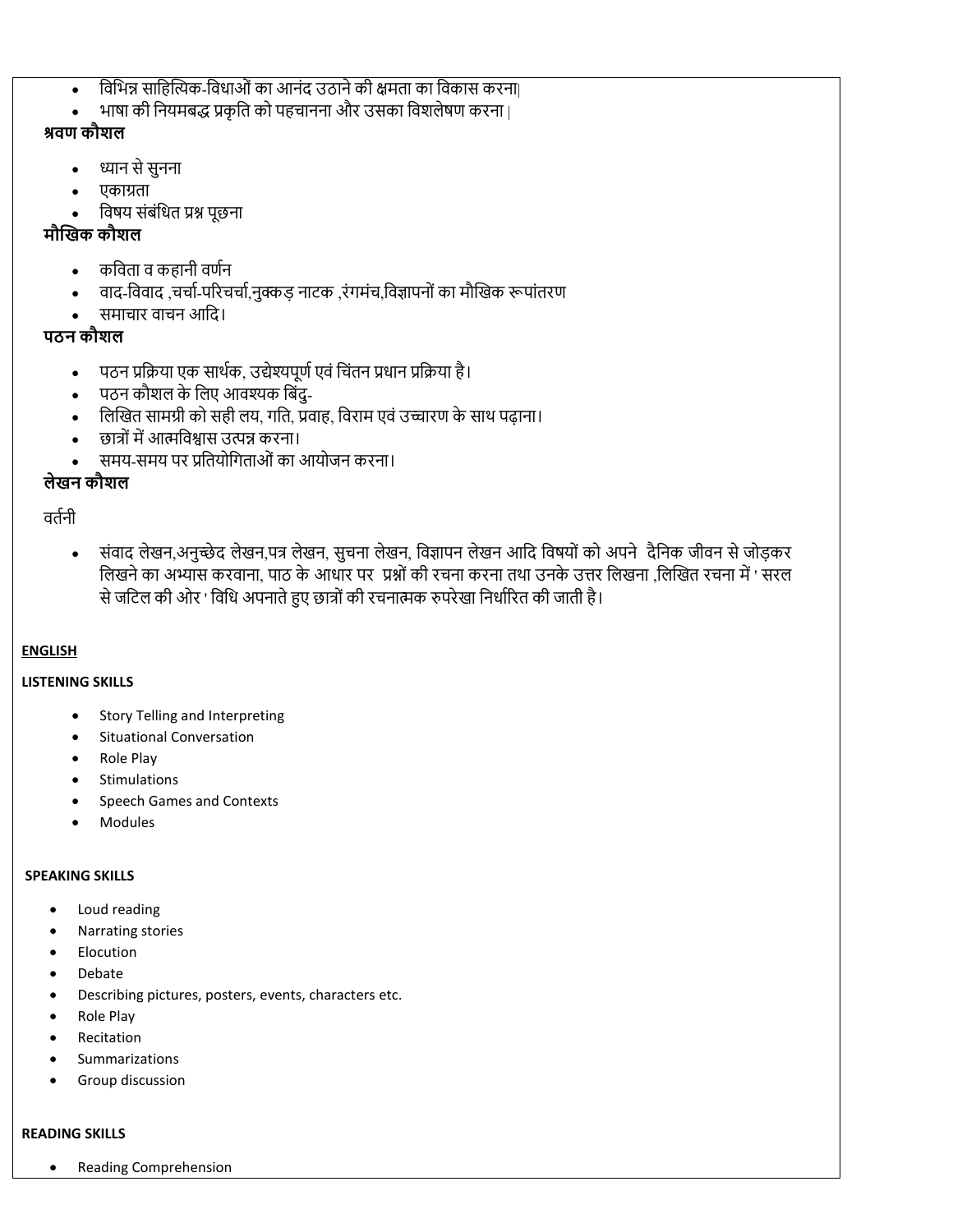- Loud Reading
- **•** Extra Reading
- Newspaper Activities

### **WRITING SKILLS**

- Picture Composition
- Informal and Formal Letter Writing
- E-mail Writing
- Poster Making
- Article Writing
- Message Writing
- School Magazine Report Writing
- Notice Writing
- Dialogue Writing
- Paragraph Writing
- Dictation

### **VOCABULARY ENHANCEMENT**

- **•** Brainstorming
- Mind mapping
- Flash Cards
- Vocabulary games

### **SCIENCE**

### **Skill Development**

- To develop scientific attitude
- To analyse, evaluate, synthesize and create ideas
- To understand and appreciate the physical, biological and technological world
- To develop attitude, skills and values to make rational decisions
- To use and apply knowledge for improving our lives
- Inculcating moral and social values
- Developing empathy
- Fostering problem-solving skills

### **Brain storming activities**

- **•** Group Discussion
- Discussing practical applications of the concepts
- Voice your opinion
- Discussing relevant newspaper articles

# **Use of Audio-Visual Aids**

- Use of Teach Next modules
- 3D lab modules
- Use of Science Lab Apparatus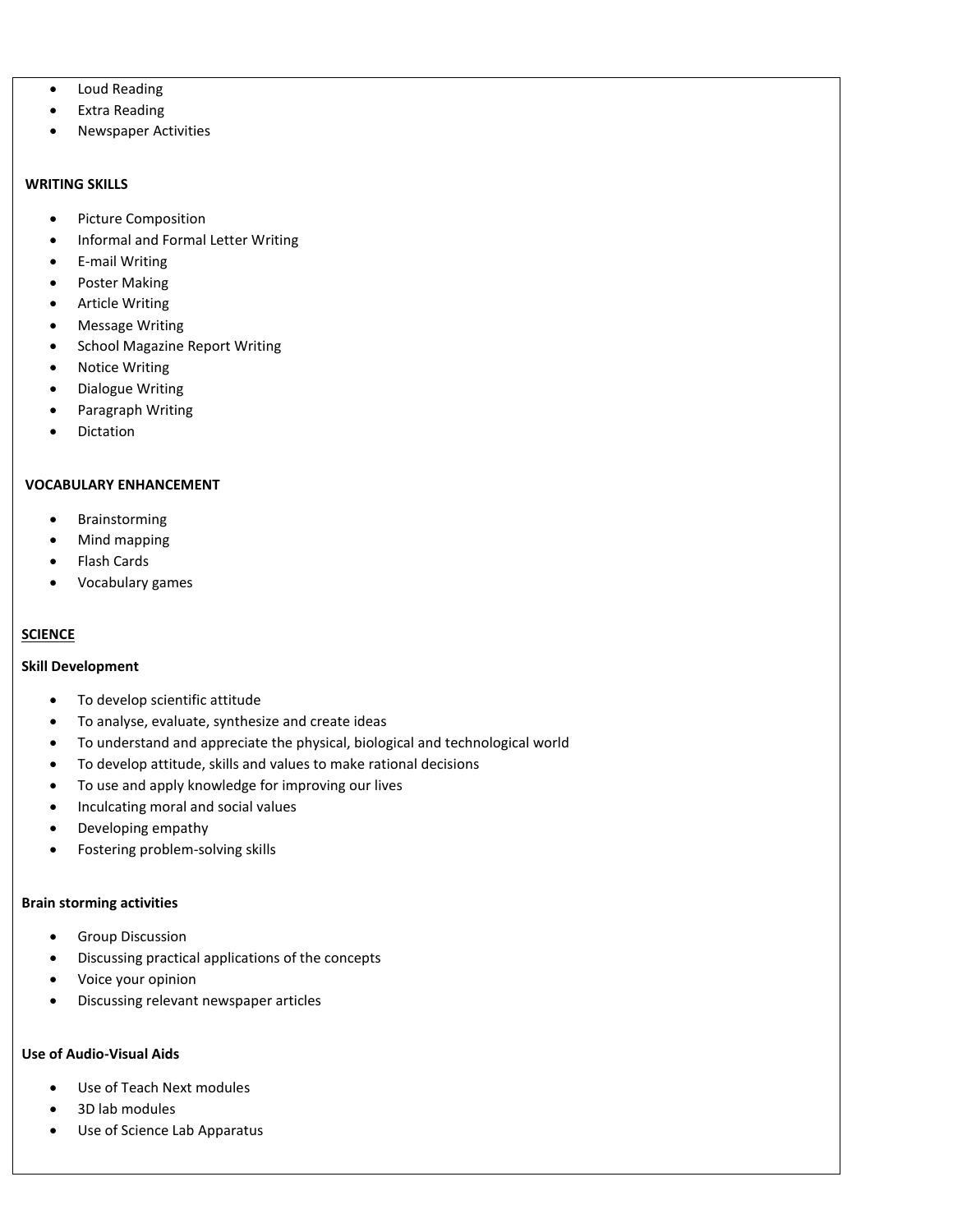#### **Learning by doing**

- Project Work
- Conducting experiments in Science Labs
- Project Exhibition
- Eco-Club activities
- Drawing Diagrams

### **Developing Team Spirit**

- Peer teaching and learning
- **•** Group Discussion
- Group project work
- Quiz
- Special Assembly
- Summarization (Oral Drill)

### **Learning outside the classroom**

- Excursions (Nature Walks)
- Visit to Planetarium, Museums and other significant places
- **•** Tree Plantation Drive
- Cleanliness campaign

### **SOCIAL SCIENCE**

### **Skill Development**

- To develop critical thinking
- Developing analytical thinking
- Inculcating moral and social values
- Developing empathy
- Fostering problem-solving skills

### **Brain storming activities**

- **•** Group Discussion
- Voice your opinion
- Discussing relevant newspaper articles

### **Use of Audio-Visual Aids**

- Use of TeachNext modules
- 3D lab modules
- Use of maps and globes
- Educational movies (Gandhi)

### **Learning by doing**

- Make your manuscript
- Role play
- Map Work (Locating and Identifying)
- Project work
- Youth Parliament / Model United Nations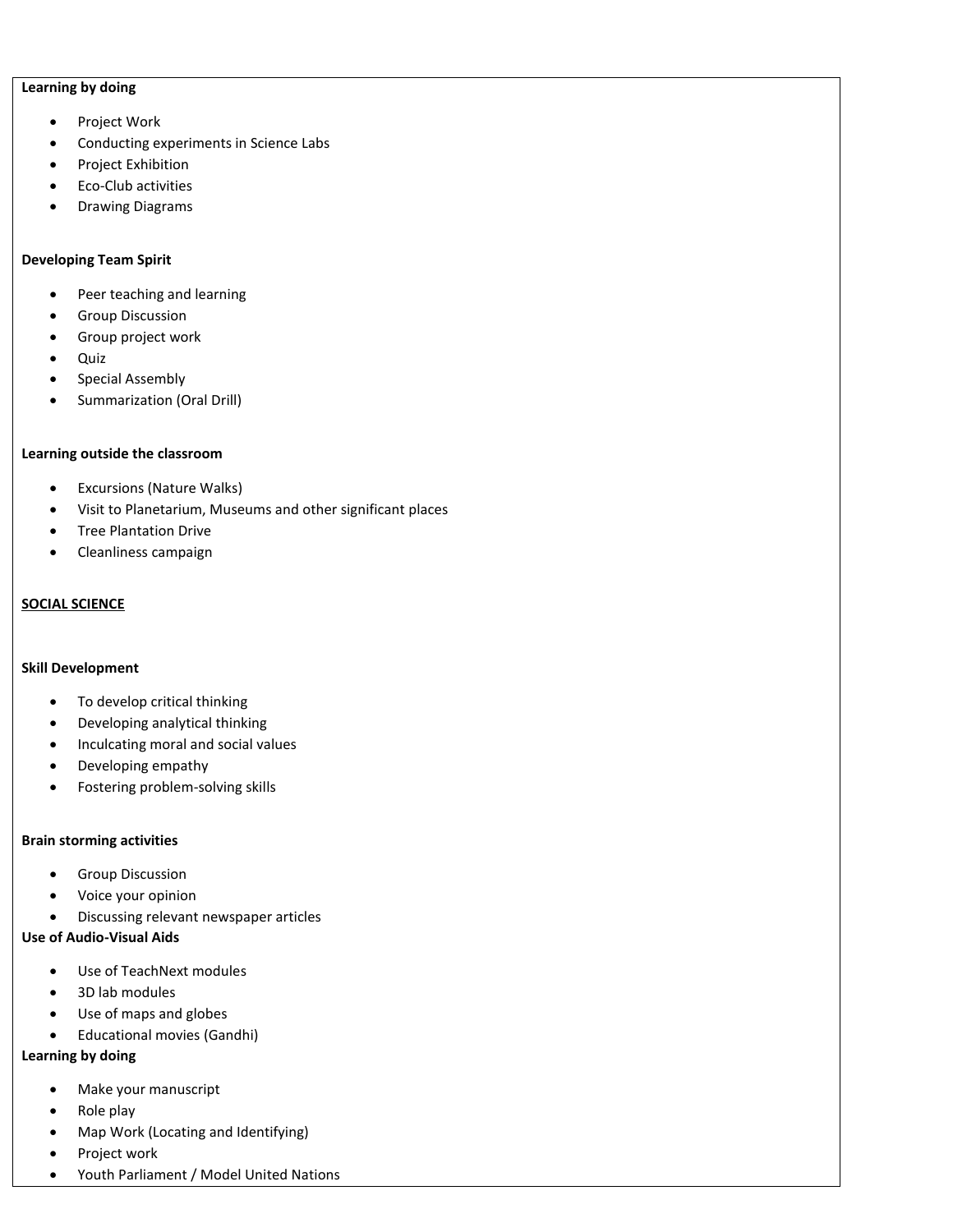- Project exhibition
- Locating places on a globe
- Drawing Diagrams
- Making wall magazine

### **Developing Team Spirit**

- Peer teaching and learning
- **•** Group Discussion
- **•** Group project work
- **•** Heritage Quiz
- Special Assembly
- Summarization (Oral Drill)

### **Learning outside the classroom**

- Excursions (National Museum, Humayun's Tomb, Gandhi Smriti,)
- Visit to an orphanage
- A Visit to Mughal Gardens
- Community Service (Donation Campaign, Plantation campaign)

### **MATHS**

### **Skill Development**

- To develop logical thinking
- Developing analytical thinking
- Fostering problem-solving skills

### **Brain storming activities**

- **•** Group Discussion
- Learning practical application of chapters
- Learning Vedic maths concepts

### **Use of Audio-Visual Aids**

- Use of TeachNext module
- 3D lab modules

### **Different methods of teaching**

- Activity based method
- Inductive-deductive method
- Heuristic or discovery method
- Role play
- Project work
- Project exhibition

### **Developing Team Spirit**

- Peer teaching and learning
- **•** Group Discussion
- Group project work

### **FRENCH**

### **LISTENING SKILLS**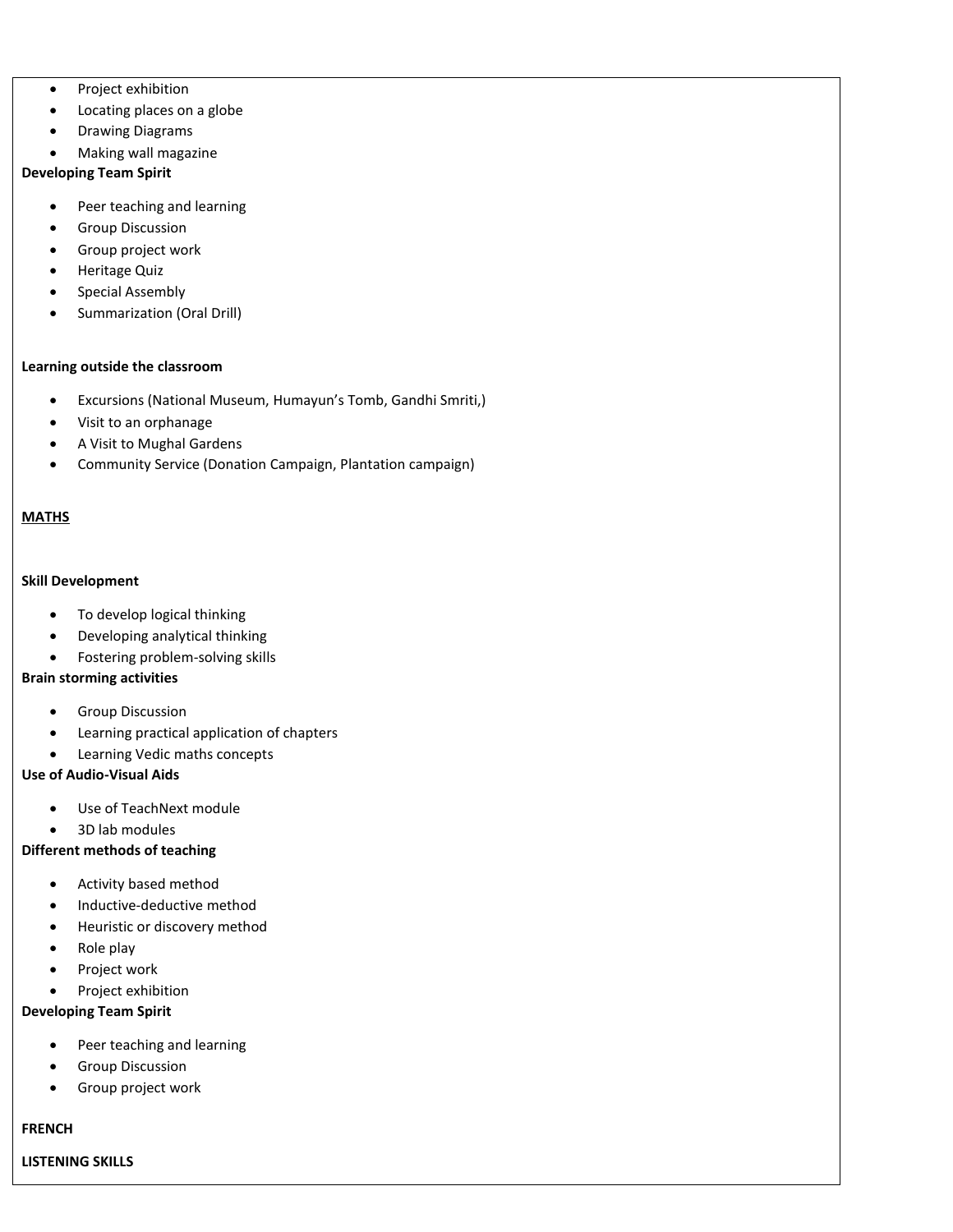- Story Telling and Interpreting
- **•** Situational Conversation
- Role Play
- Speech Games and Contexts

### **SPEAKING SKILLS**

- Loud reading
- Narrating stories
- **•** Elocution
- Debate
- Describing pictures, posters, events, characters etc.
- Recitation
- **•** Summarizations
- **•** Group discussion
- Vocabulary games

### **READING SKILLS**

- Reading Comprehension
- Loud Reading
- **•** Extra Reading

### **WRITING SKILLS**

- Picture Composition
- **•** Poster Making
- **•** Article Writing
- Message Writing
- Notice Writing
- Dialogue Writing
- Paragraph Writing
- Dictation

### **ASSESSEMENT TOOLS:**

### *For Classes VI-VIII*

The academic session is divided into two terms: TERM-I and TERM-II. The assessment will be done in Scholastic and Co-scholastic aspects.

The assessment structure will be as follows:

### **i) Scholastic Areas:**

- a) Periodic Tests : 10 : 10 marks
- b) Subject Enrichment Activities : 5 marks
- c) Notebooks : 5 marks
- d) Term Examination : 80 marks TOTAL : 100 marks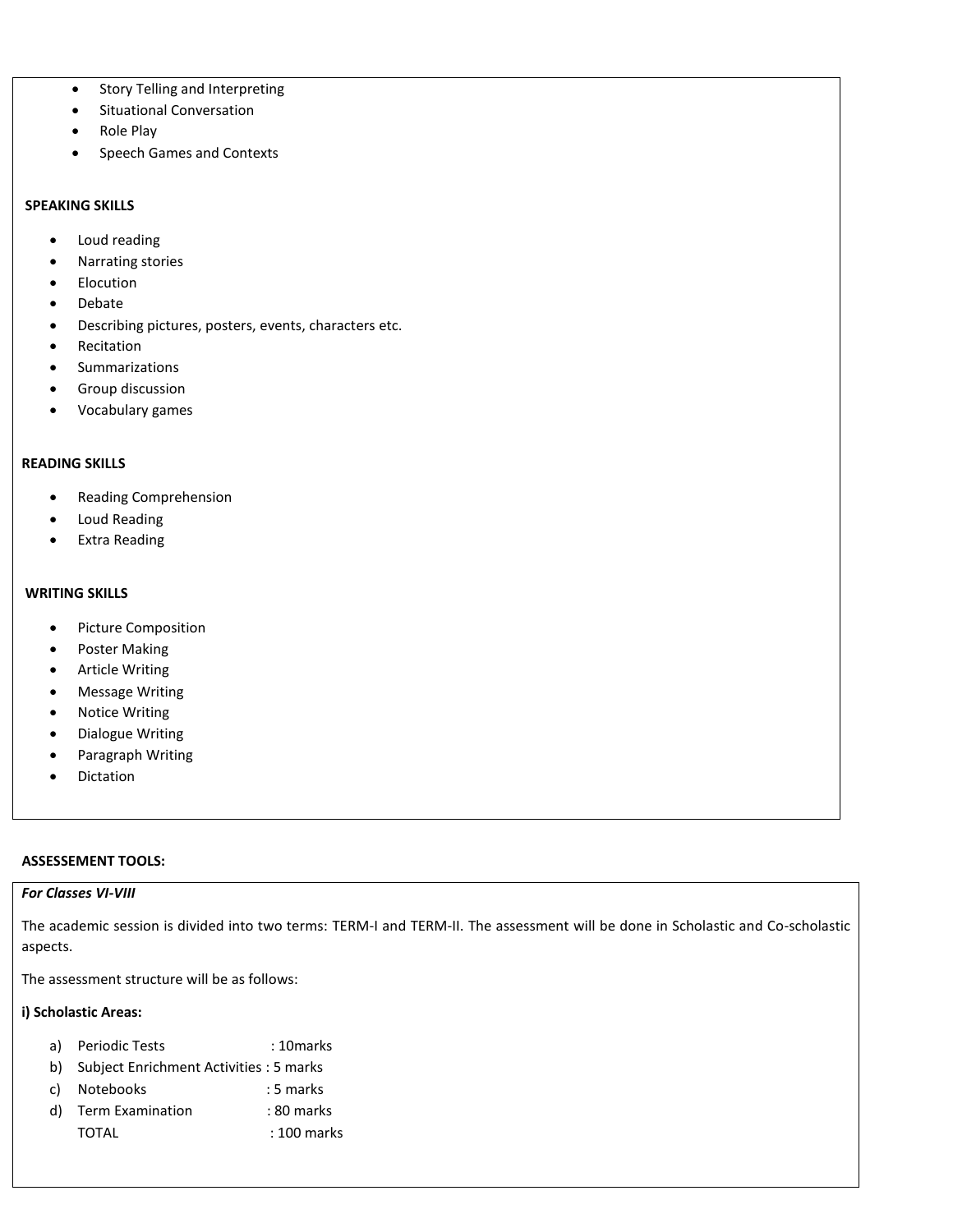- ❖ There are four exams in a year Periodic test 1, Half Yearly Exam, Periodic Test 2 and Final Exam.
- ❖ Marks and Grades, both will be awarded for individual subjects.
- ❖ Grading scale 8 point scale (A1,A2,B1,B2,C1,C2,D,E)

### **ii) Co-Scholastic Areas:**

For the holistic development of students, co-curricular activities will be carried out and graded term wise on a three-point grading scale.

- a) Work Education Work Education refers to skill-based activities resulting in goods or services useful to the community.
- b) Art Education (Visual & Performing Art)
- c) Health and Physical Education (Sports/Martial Arts/Yoga/Aerobics etc.)
- d) DISCIPLINE- The students will also be assessed for the discipline, which will be based on the factors like attendance, sincerity, behaviour, values, tidiness, respectfulness for rules and regulations, attitude towards society, nation and others.
- ❖ Grading Scale for Co-Scholastic Areas and Discipline: **A** Outstanding, **B** Very Good and **C** Fair

| <b>Subjects</b>    | Yearly Exam                       | <b>TERM-1 (100 marks)</b> (1st half of the session) 20<br>marks Periodic Assessment + 80 marks for Half | <b>TERM-2</b> (100 marks) (2nd half of the session)<br>20 marks Periodic Assessment + 80 marks for<br>Yearly Exam |                                                                                                          |
|--------------------|-----------------------------------|---------------------------------------------------------------------------------------------------------|-------------------------------------------------------------------------------------------------------------------|----------------------------------------------------------------------------------------------------------|
| Language -1        | PA 20 marks                       | Half Yearly Exam                                                                                        | PA 20 marks                                                                                                       | Final<br>Exam<br>Written<br>exam for 80 marks<br>with syllabus coverage                                  |
| Language -2        | a) Periodic Test- 10<br>marks     |                                                                                                         | a) Periodic Test- 10<br>marks                                                                                     | as below:<br>Class VI: 10% of 1 st                                                                       |
| Language -3        |                                   | for 80<br>Written exam<br>with<br>syllabus<br>marks<br>till<br>covered<br>announcement of Half          |                                                                                                                   | term<br>covering<br>significant topics +<br>entire syllabus of 2nd                                       |
| <b>Mathematics</b> | b)Notebook<br>Submission- 5 marks | Yearly exam                                                                                             | b)Notebook<br>Submission- 5 marks                                                                                 | term<br>Class VII: 20% of 1 st<br>covering<br>term                                                       |
| Science            |                                   |                                                                                                         |                                                                                                                   | significant<br>topics +<br>entire syllabus of 2nd<br>term                                                |
| Social Science     | c)Sub Enrichment- 5<br>marks      |                                                                                                         | c)Sub Enrichment- 5<br>marks                                                                                      | Class VIII: 30% of 1 st<br>covering<br>term<br>significant<br>topics +<br>entire syllabus of 2nd<br>term |

### **CO-SCHOLASTIC: -**

**MUSIC:-** 

### **Learning Objectives**

- Body movements
- Exercise (warm up work out)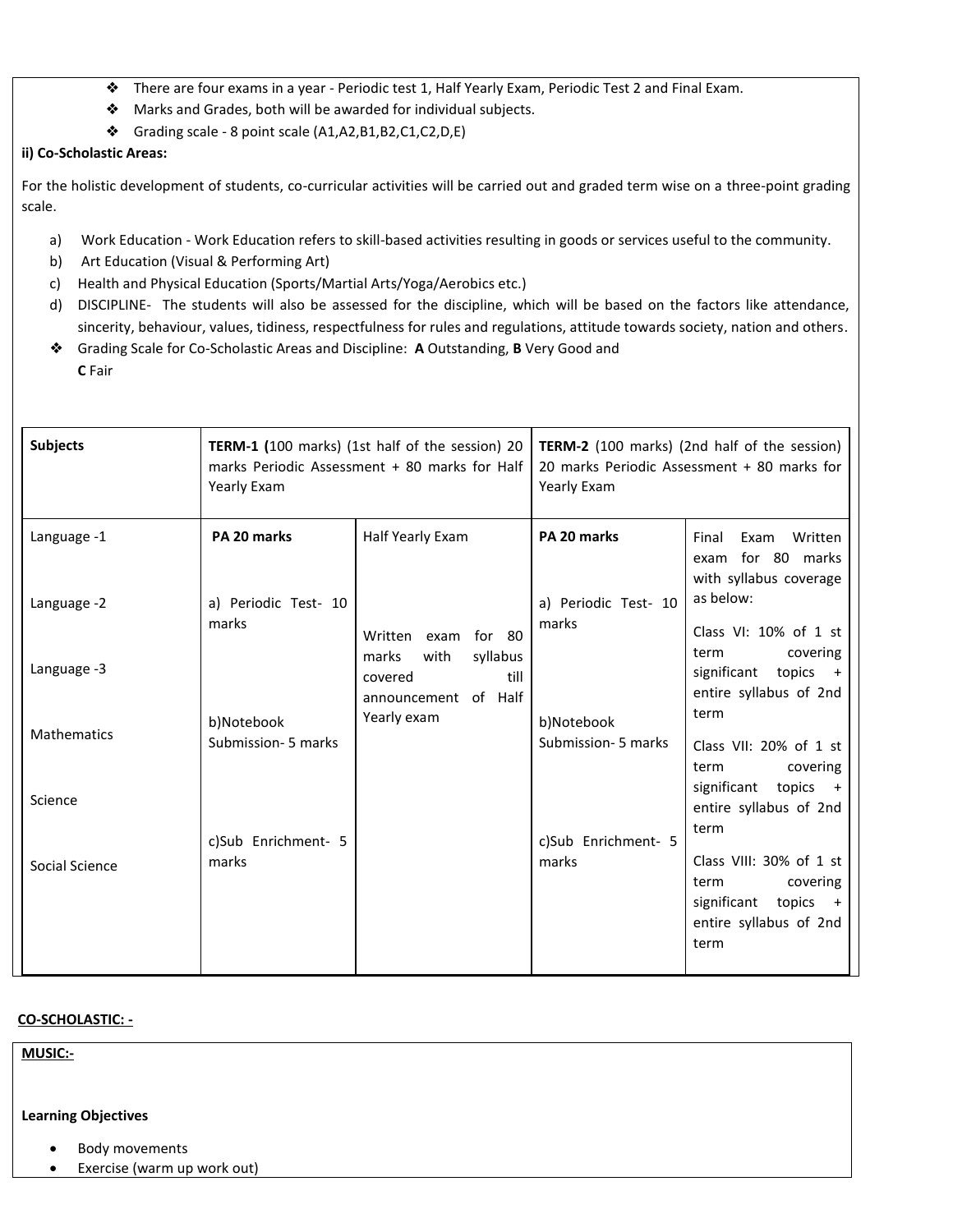- **•** Stretching exercise for flexibility of Body
- Dance on western music with props
- One dance on self composition

### **Practical**

Classical, Hip-Hop, Contemporary, Folk,

- Body Movements
- Fusion of Western and Classical
- Classical Dance on Music
- Hast Mudra

### **MUSIC: -**

In our school we are including music in various aspects like: -

- Meditation
- Special Assemblies
- Inter-class competitions

The teaching learning methods that we are using includes: -

- Audio-Visual Aids
- Charts
- Teaching songs in a playful manner with action and dance

We are teaching our students: -

- Sargams
- Prayers
- Patriotic and Folk Songs
- Raag and Instruments according to their classes
- Self-composed songs related to their curriculum

We help them link their academic subjects with music in particular which would give them a new dimension.

### **GENERAL KNOWLEDGE**

- Visual Aids
- Worksheets
- Quiz and Riddles
- Games
- **•** Group Discussion
- Newspaper Reading

### **ART AND CRAFT**

- Painting
- Shading
- Tearing and pasting
- Colouring
- Best out of waste (make different useful things from waste materials.
- Decorative material
- Group Discussions for better understanding of the topic.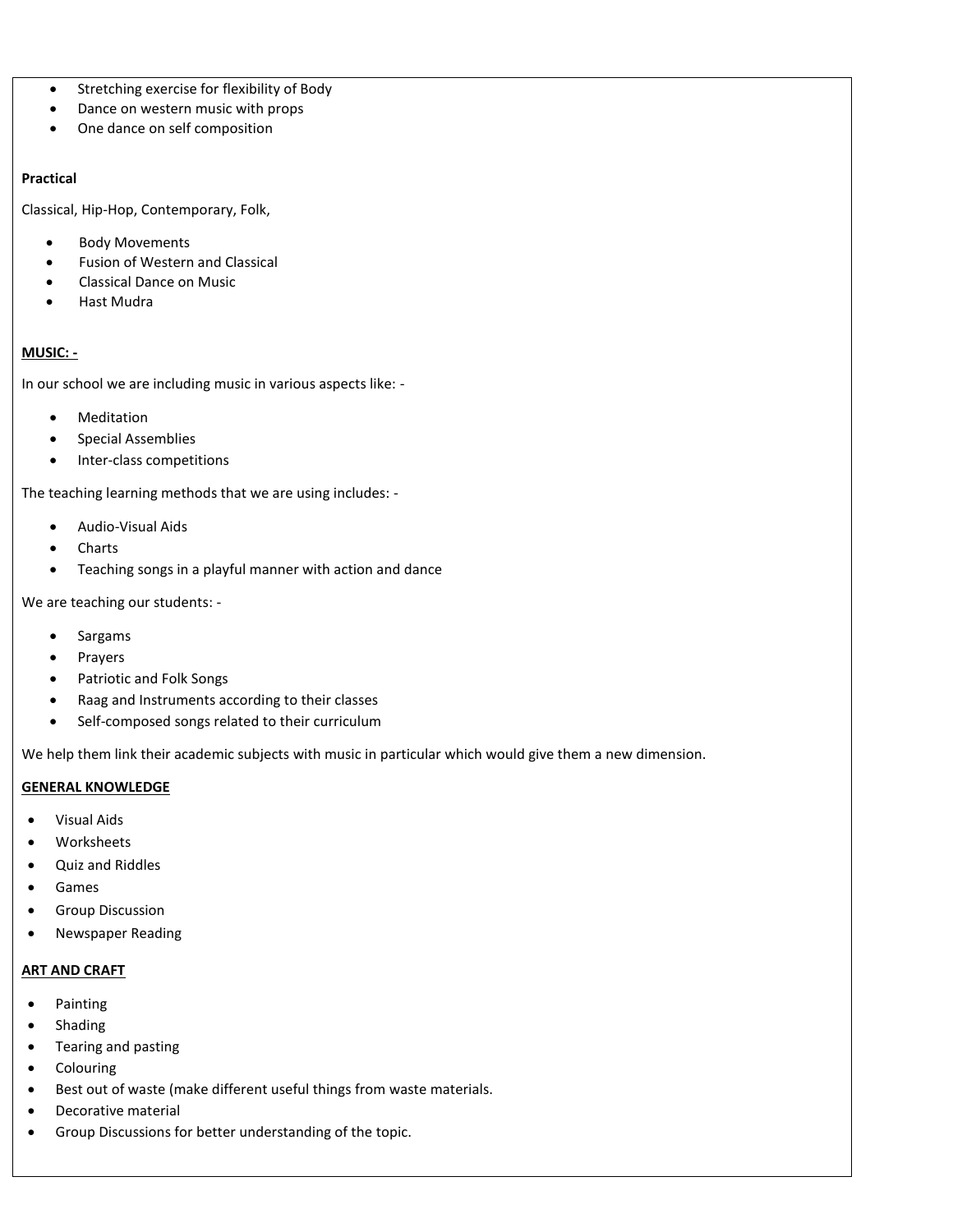### **LIBRARY**

- Book Reading
- Group Discussion
- Story Telling
- Newspaper or Magazine Reading

### **COMPUTER**

- Demonstration of practical's related to every topic
- Teaching by using audio-video tools and e-modules
- Class Discussions for better understanding of the topic
- Revision in fun way manner like quiz, worksheet
- Practical performed by students in lab using different softwares.

### **SCHOOL CLUBS: -**

Extra curricular activities form an integral part of Shree Ram World School. Our clubs are the pride of our school. The Clubs have two main programs: Community Service & Self Development for students. We have the following Clubs:

- Literary Club
- Eco Club
- Music Club
- Dance Club
- Art & Craft



| $S.No - 5$   | <b>GRADE:- IX-X</b> | SUBJECTS: - HINDI, ENGLISH, SCIENCE, SOCIAL SCIENCE AND MATHS |  |  |  |
|--------------|---------------------|---------------------------------------------------------------|--|--|--|
|              |                     |                                                               |  |  |  |
|              |                     |                                                               |  |  |  |
| <u>HINDI</u> |                     |                                                               |  |  |  |

# **मूल्ांकन साधन**

मूल्यांकन अध्यापन प्रक्रिया का एक महत्वपूर्ण अग है | मूल्यांकन निरतर काम की गुणवत्ता, सामान्य जागरूकता, अवधारणाओं की समझ, शिक्षण विधियों की उपयोगिता एवं समस्त क्रियाओं का अंकन आदि पर ध्यान केंद्रित रखता है।

# **विंदी भाषा अध्यनन मित्त्वपूणयवबंदु -**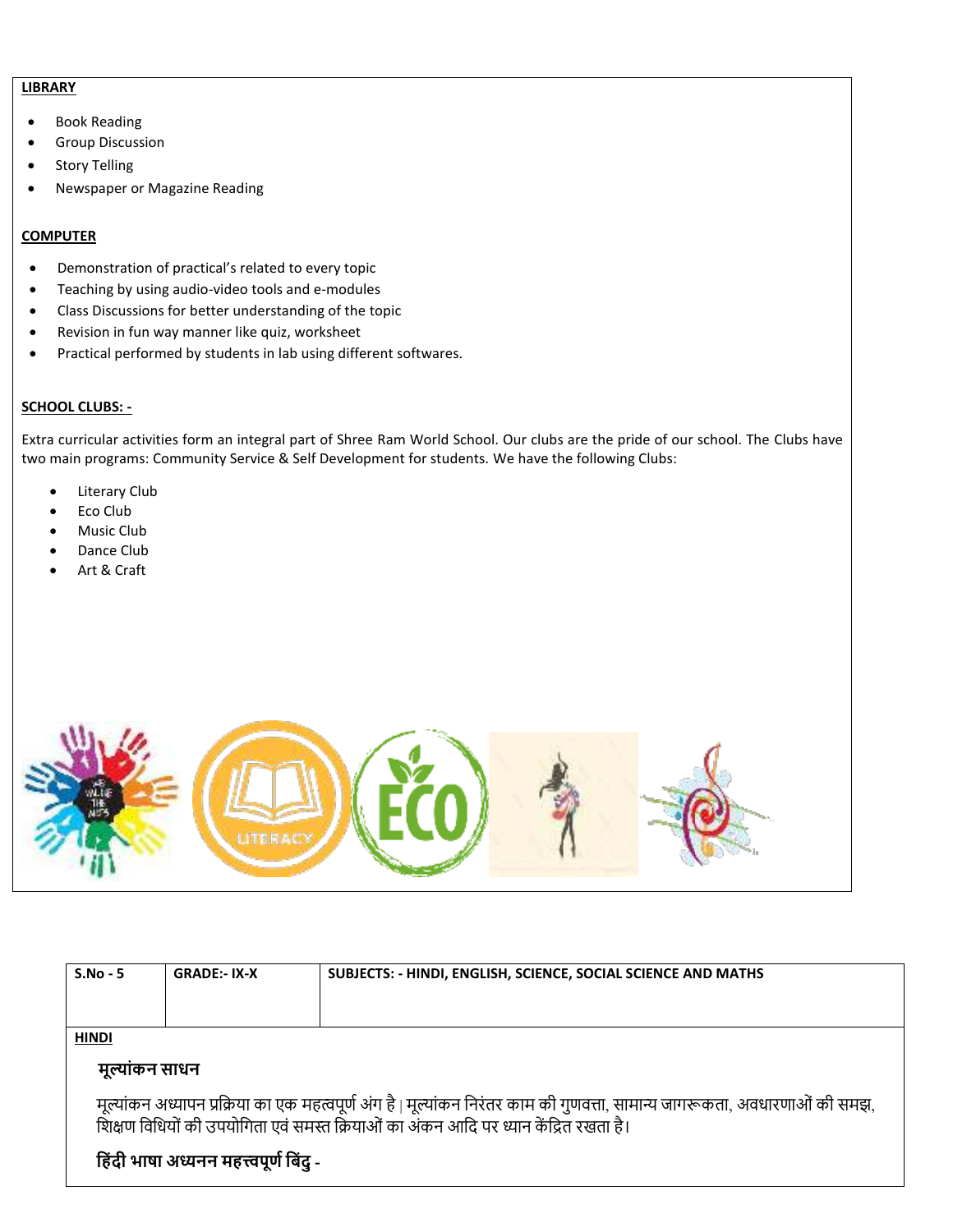- भाषा की बारीकी और सौंदर्यबोध की क्षमता का विकास करना |
- विभिन्न साहित्यिक विधाओं का आनंद उठाने की क्षमता का विकास करना |
- भाषा की नियमबद्ध प्रकृति को पहचानना और उसका विशलेषण करना |

# **श्रिण कौशि**

श्रवण कौशल के विकास हेतु शब्दों का चयन छात्रों के मानसिक स्तर के अनुरूप किया जाता है जिससे छात्रों में रूचि, जिज्ञासा एवं उत्सुकता बनी रहे। श्रवण कौशल का मूल्यांकन निम्न प्रकार से किया जाता है, जैसे –

- ध्यान सेसुनना
- एकाग्रता
- विषय संबंधित प्रश्न पूछना

# **मौखिक कौशि**

कक्षा में औपचारिक एवं अनौपचारिक रूप से बातचीत के माध्यम से इस कौशल का विकास किया जाता है, जैसे – कविता व कहानी वर्णन

- वाद-विवाद ,चर्चा-परिचर्चा,नुक्कड़ नाटक ,रंगमंच,विज्ञापनों का मौखिक रूपांतरण
- समाचार वाचन आवद।

# **पठन कौशि**

पठन प्रक्रिया एक सार्थक, उद्येश्यपूर्ण एवं चिंतन प्रधान प्रक्रिया है।

पठन कौशल के लिए आवश्यक बिंदु-

- लिखित सामग्री को सही लय, गति, प्रवाह, विराम एवं उच्चारण के साथ पढ़ाना।
- छात्रों में आत्मविश्वास उत्पन्न करना।
- समय-समय पर प्रतियोगिताओं का आयोजन करना।
- 
- 

# **िेिन कौशि**

- वर्तनी
- संवाद लेखन,अनुच्छेद लेखन,पत्र लेखन, सुचना लेखन विज्ञापन लेखन आदि विषयों को अपने दैनिक जीवन से जोड़कर लिखने का अभ्यास करवाना
- पाठ के आधार पर मूल्यपरक प्रश्नों की रचना करना तथा उनके उत्तर लिखना
- लिखित रचना में ' सरल से जटिल की ओर ' विधि अपनाते हुए छात्रों की रचनात्मक रुपरेखा निर्धारित की जाती है।

# **ENGLISH**

# **1. LISTENING SKILLS**

- Situational Conversation
- Role Plays
- Simulations
- Speech Games and Contexts
- Modules

# **2. SPEAKING SKILLS**

- Loud reading
- Narrating stories
- Elocution
- Debate
- Describing pictures, posters, events, characters etc.
- Role Play
- Recitation
- Group discussion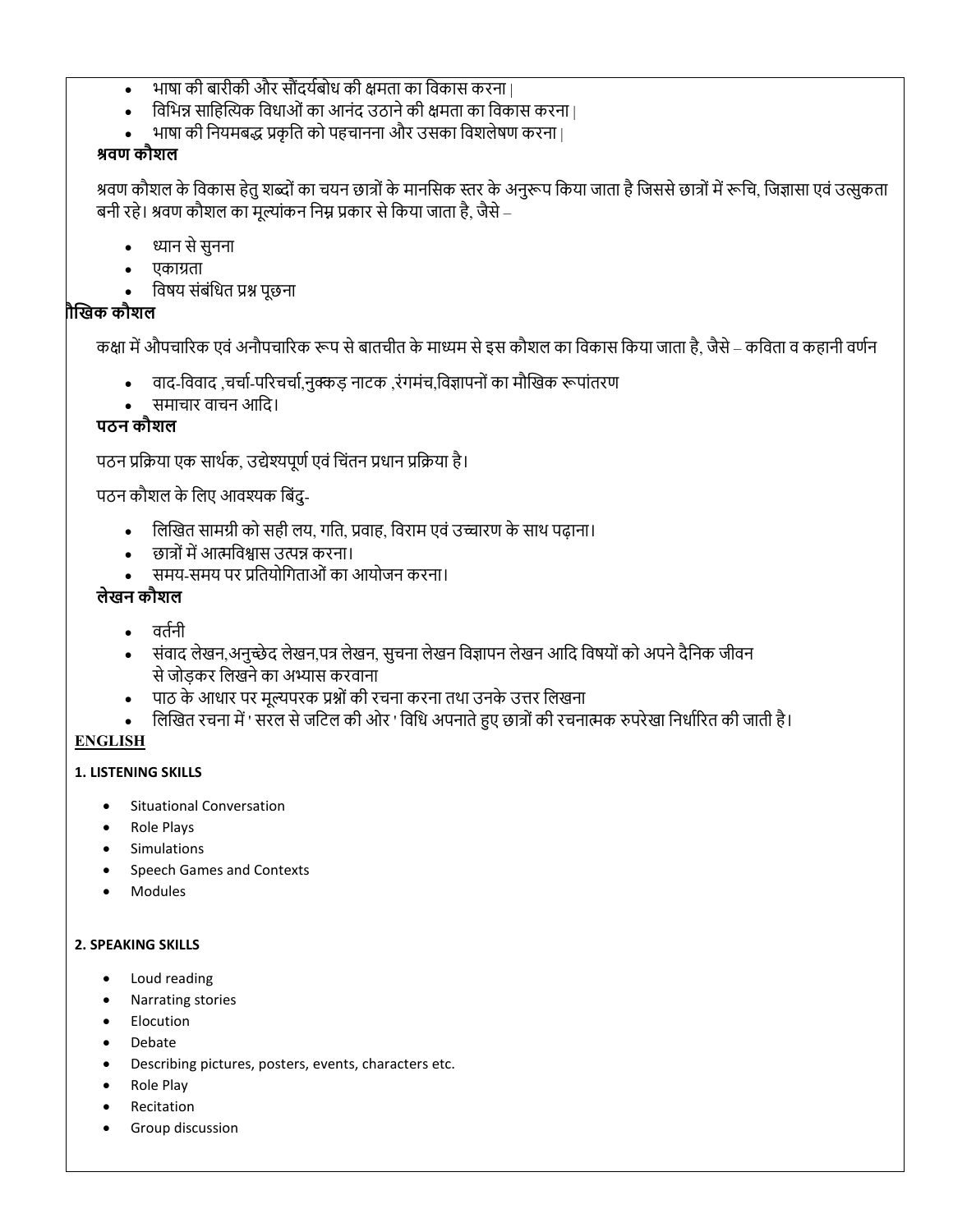### **3) READING SKILLS**

- Reading Comprehension
- Loud Reading
- Extra Reading
- Newspaper Activities

### **4) WRITING SKILLS**

- Picture Composition
- Informal and Formal Letter Writing
- E-mail Writing
- **•** Poster Making
- Article Writing
- Message Writing
- School Magazine Report Writing
- Notice Writing
- Dialogue Writing
- Essay Writing

### **5) VOCABULARY ENHANCEMENT**

- Brainstorming
- Mind mapping
- Flash Cards
- Vocabulary games
- Learning words in network

### **SCIENCE**

### **Skill Development**

- To develop scientific attitude
- To analyse, evaluate, synthesize and create ideas
- To understand and appreciate the physical, biological and technological world
- To develop attitude, skills and values to make rational decisions
- To use and apply knowledge for improving our lives
- Inculcating moral and social values
- Developing empathy
- Fostering problem-solving skills

### **Brain storming activities**

- Group Discussion
- Discussing practical applications of the concepts
- Voice your opinion
- Discussing relevant newspaper articles

### **Use of Audio-Visual Aids**

- Use of TeachNext module
- 3D lab modules
- Use of Science Lab Apparatus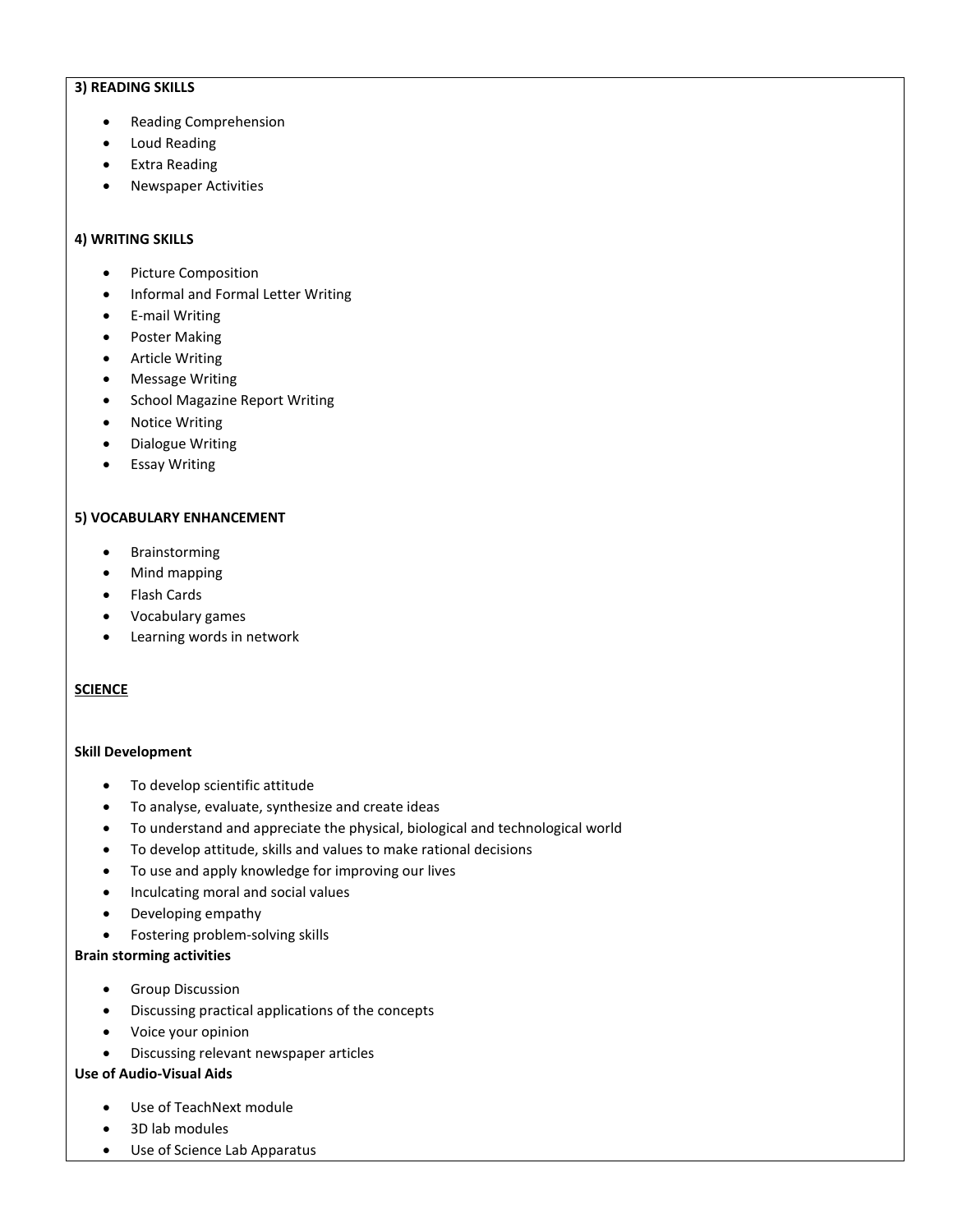### **Learning by doing**

- Project Work
- Conducting experiments in Science Labs
- To observe, record, classify and analyse data
- Project Exhibition
- Eco-Club activities
- Drawing diagrams

### **Developing Team Spirit**

- Peer teaching and learning
- Group Discussion
- Group project work
- Quiz
- Special Assembly

### **Learning outside the classroom**

- Excursions (Nature Walks)
- Visit to Planetarium, Museums and other significant places
- Tree Plantation Drive
- Cleanliness campaign

### **SOCIAL SCIENCE**

### **Skill Development**

- To develop scientific attitude
- To analyse, evaluate, synthesize and create ideas
- To understand and appreciate the physical, biological and technological world
- To develop attitude, skills and values to make rational decisions
- To use and apply knowledge for improving our lives
- Inculcating moral and social values
- Developing empathy
- Fostering problem-solving skills

### **Brain storming activities**

- **•** Group Discussion
- Discussing practical applications of the concepts
- Voice your opinion
- Discussing relevant newspaper articles

### **Use of Audio-Visual Aids**

- Use of TeachNext module
- 3D lab modules
- Use of Science Lab Apparatus

### **Learning by doing**

- Project Work
- Conducting experiments in Science Labs
- To observe, record, classify and analyse data
- Project Exhibition
- Eco-Club activities
- Drawing diagrams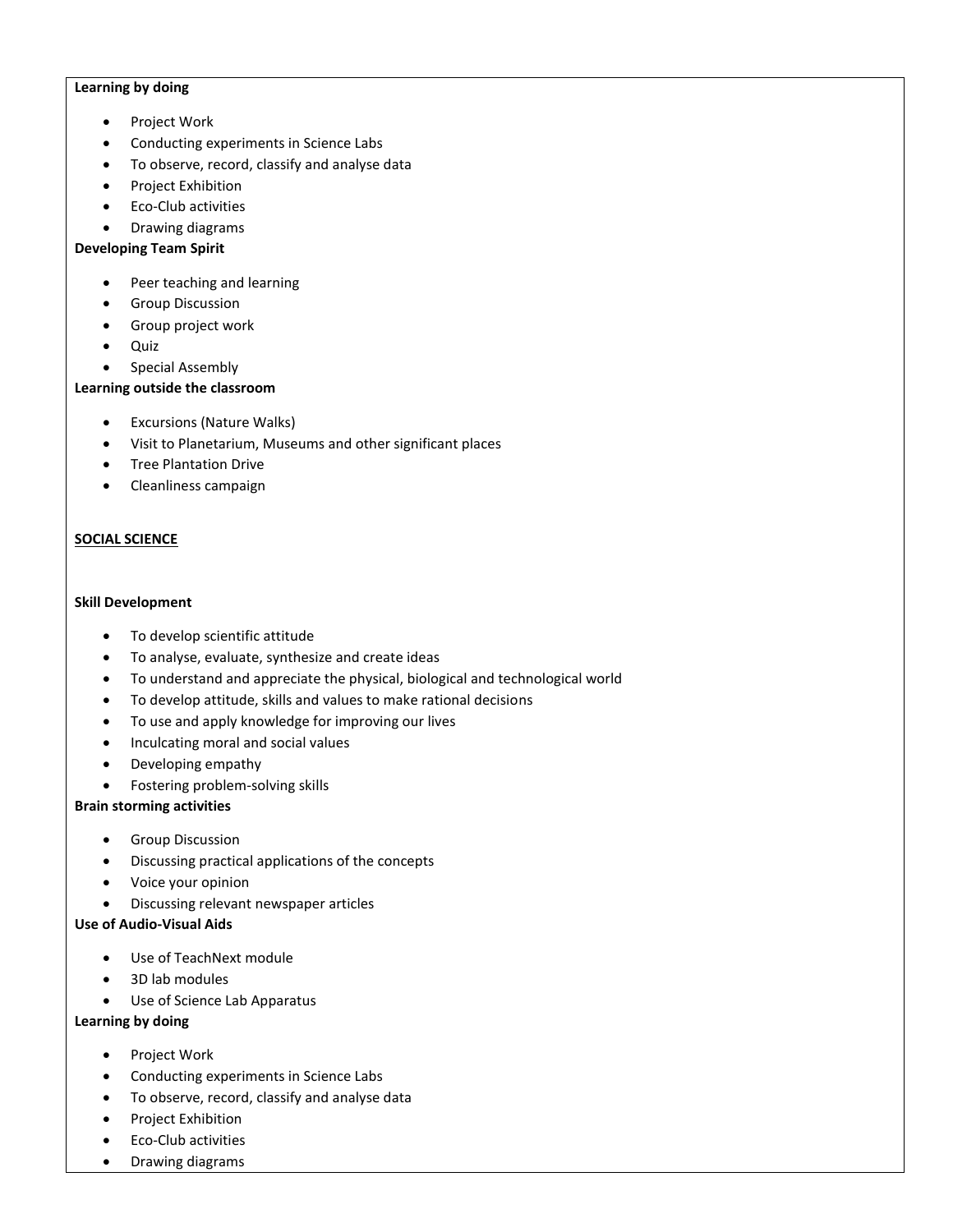### **Developing Team Spirit**

- Peer teaching and learning
- Group Discussion
- Group project work
- Quiz
- Special Assembly

### **Learning outside the classroom**

- Excursions (Nature Walks)
- Visit to Planetarium, Museums and other significant places
- Tree Plantation Drive
- Cleanliness campaign

### **MATHS**

### **Skill Development**

- To develop logical thinking
- Developing analytical thinking
- Developing rational thinking
- Fostering problem-solving skills

### **Brain storming activities**

- **•** Group Discussion
- Learning practical application of chapters

### **Use of Audio-Visual Aids**

- Use of TeachNext module
- 3D lab modules

### **Different methods of teaching**

- Activity based method
- Inductive-deductive method
- Heuristic or discovery method
- Role play
- Project work
- Project exhibition
- Lecture method

### **Developing Team Spirit**

- Peer teaching and learning
- **•** Group Discussion
- Group project work
- Writing their reflections and journals and discussing among them.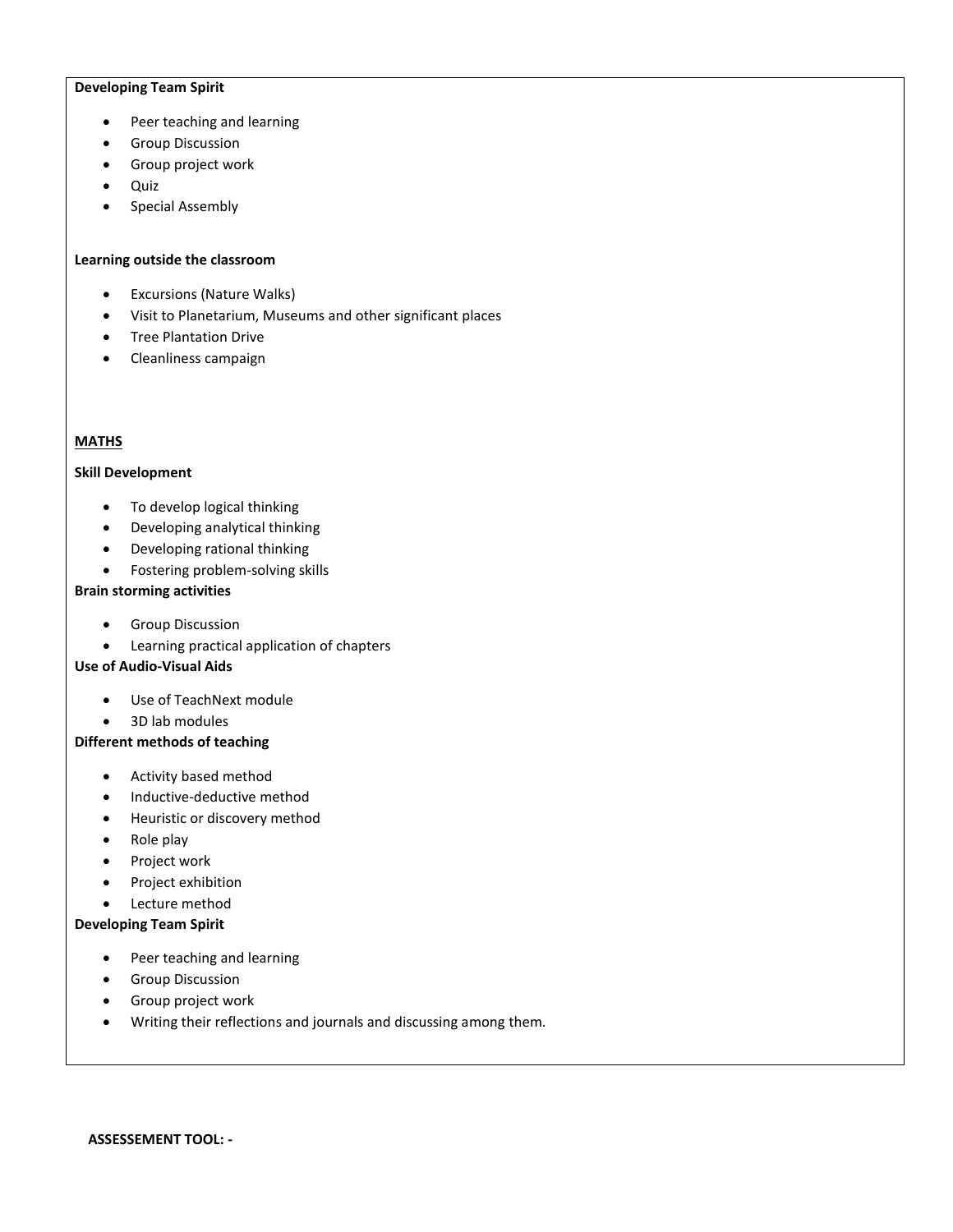### *For Class IX*

The academic session is divided into two terms: TERM-I and TERM-II. The assessment will be done in Scholastic and Co-scholastic aspects.

The assessment structure will be as follows:

### **i) Scholastic Areas:**

| a) Periodic Tests | : 5 marks |
|-------------------|-----------|
|-------------------|-----------|

- b) Multiple Assessment : 5 marks
- c) Subject Enrichment Activities : 5 marks
- d) Portfolio : 5 marks
- e) Term Examination : 80 marks TOTAL : 100 marks
- ❖ Marks and Grades, both will be awarded for individual subjects.
- ❖ Grading scale 9 point scale (A1,A2,B1,B2,C1,C2,D1,D2,E)

 $\blacktriangleright$  Final exam will have 100% syllabus for each subject.

### **ii) Co-Scholastic Areas:**

For the holistic development of students, co-curricular activities will be carried out and graded term wise on a five point grading scale.

- a) Art Education- entails instruction in various art forms (visual as well as performing).
- b) Health and Physical Education (Sports/Martial Arts/Yoga/Aerobics etc.)
- c) Work Experience Work Experience refers to skill-based activities resulting in goods or services useful to the community. (Work Experience has been subsumed in Health and Physical Education)
- ❖ **Grading Scale for Co-Scholastic Areas: 5 point Grading Scale (A to E)**
- ➢ **Multiple Assessment [5 marks]** Quizzes, Oral Tests, Concept Maps, Exit Cards, Visual Expression etc.
- ➢ **Portfolio [5 marks] -** Classwork, Peer assessment, Self-assessment, Reflections, narrations, journals, Achievements of student in the subject.
- ➢ **Subject Enrichment activities [5 marks]-**

Languages – Effective speaking and listening skills.

Mathematics – Lab activities and Projects.

Science – Practical work.

Social Science – Map and Project work.

*PROMOTION POLICY: As per CBSE guidelines* 

### *For Class X*

- ★ **Board will conduct an Examination for 80 marks.**
- ★ **100 % syllabus of each subject of class X.**
- ★ **Both Marks and grades will be allocated by the Board for each subject.{**Grading scale 9 point scale (A1,A2,B1,B2,C1,C2,D1,D2,E)}
- ★ **However, school will also conduct Internal Assessment for the students of 20 marks.**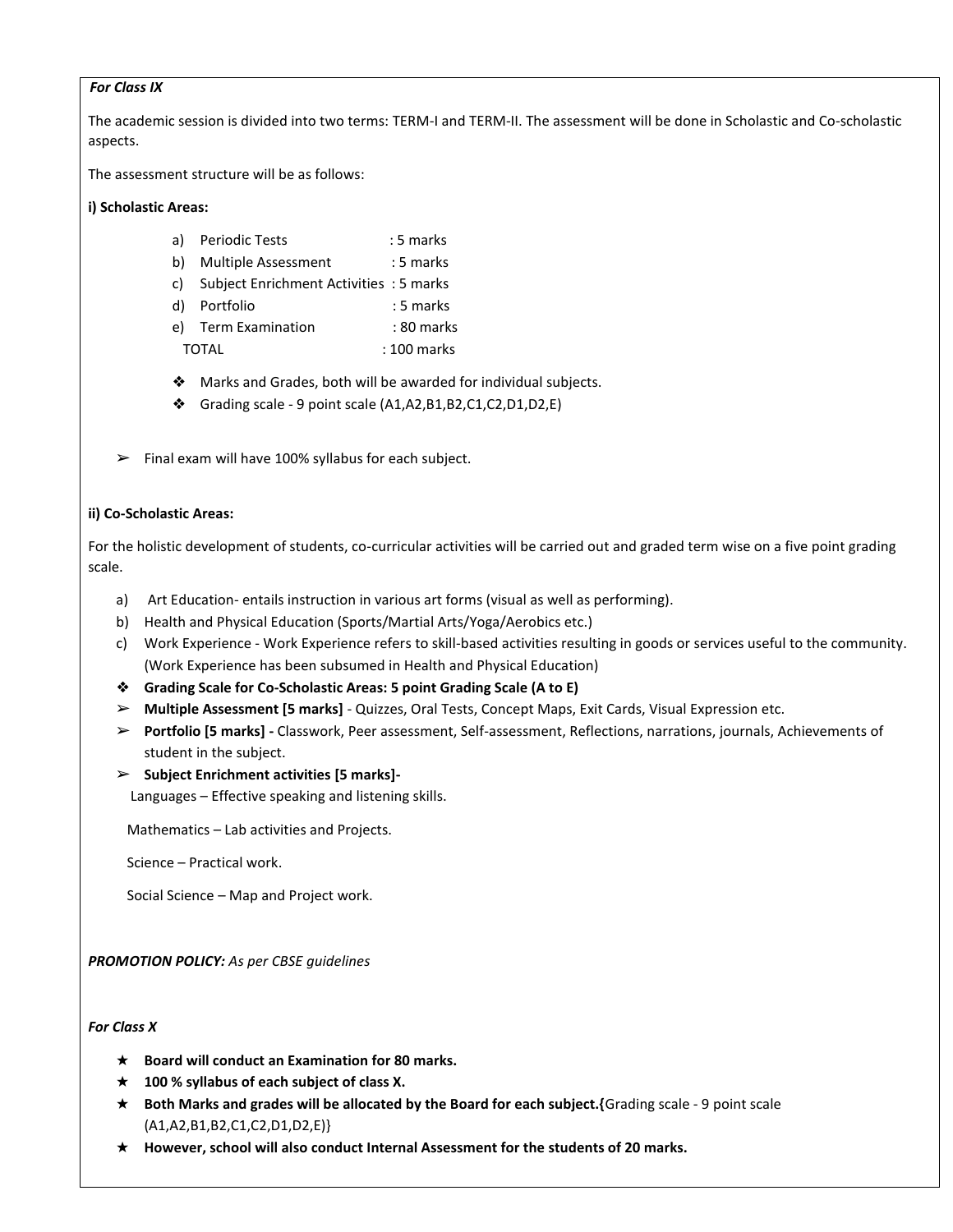The academic session is divided into three terms: TERM-I, TERM-II and TERM-III. The assessment will be done in Scholastic and Coscholastic aspects.

The assessment structure will be as follows:

### **i) Scholastic Areas:**

- a) Periodic Tests : 5 marks
- b) Multiple Assessment : 5 marks
- c) Subject Enrichment Activities : 5 marks
- d) Portfolio : 5 marks
- e) Term Examination : 80 marks TOTAL : 100 marks

### **ii) Co-Scholastic Areas:**

For the holistic development of students, co-curricular activities will be carried out and graded term wise on a five-point grading scale.

- d) Art Education entails instruction in various art forms (visual as well as performing).
- e) Health and Physical Education (Sports/Martial Arts/Yoga/Aerobics etc.)
- f) Work Experience Work Experience refers to skill-based activities resulting in goods or services useful to the community. (Work Experience has been subsumed in Health and Physical Education)
- ❖ **Grading Scale for Co-Scholastic Areas: 5 point Grading Scale (A to E)**

| <b>Subjects</b>                   | <b>TERM-1 (100 marks) (1st half of the session)</b><br>20 marks Periodic Assessment + 80 marks for<br>Half Yearly Exam |                                                                                  | <b>TERM-2</b> (100 marks) (2nd half of the session) 20<br>marks Periodic Assessment + 80 marks for Yearly<br>Exam |                                                |
|-----------------------------------|------------------------------------------------------------------------------------------------------------------------|----------------------------------------------------------------------------------|-------------------------------------------------------------------------------------------------------------------|------------------------------------------------|
| Language -1                       | PA 20 marks<br>a) Periodic Test- 5 marks                                                                               | Half Yearly Exam -<br>Written exam for                                           | PA 20 marks<br>a) Periodic Test- 5 marks                                                                          | Final Exam - Written<br>exam for 80 marks with |
| Language -2<br><b>Mathematics</b> | b) Multiple Assessment -<br>5 marks<br>c)Portfolio- 5 marks<br>d)Sub Enrichment-5<br>marks                             | 80 marks with<br>syllabus covered<br>till announcement<br>of Half Yearly<br>exam | b) Multiple Assessment<br>- 5 marks.<br>c)Portfolio- 5 marks<br>d)Sub Enrichment-5<br>marks                       | 100 % syllabus<br>coverage.                    |
| Science                           |                                                                                                                        |                                                                                  |                                                                                                                   |                                                |
| Social Science                    |                                                                                                                        |                                                                                  |                                                                                                                   |                                                |

### **SCHOLASTIC AREA: THE ASSESSMENT STRUCTURE (CLASS IX)**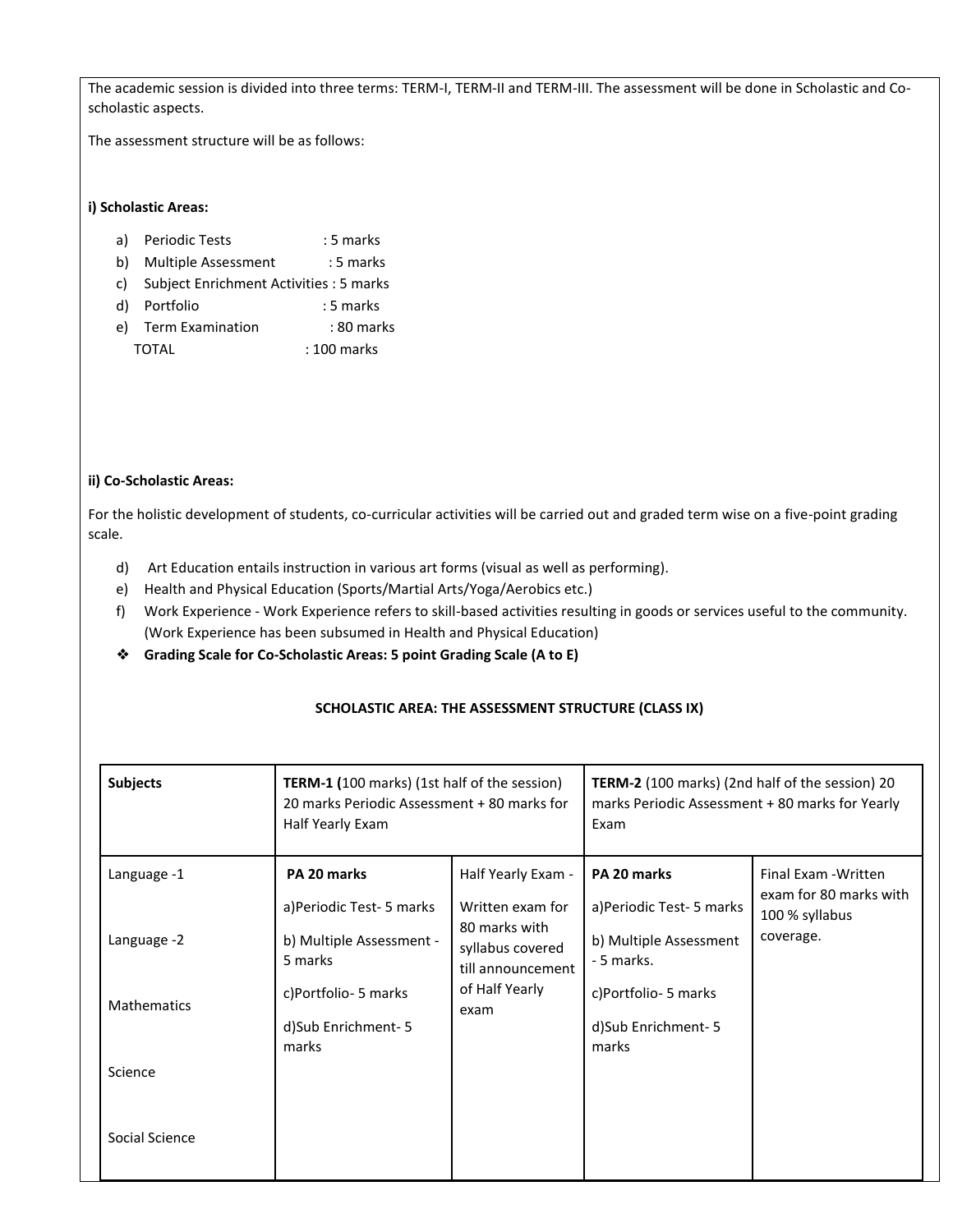### **SCHOLASTIC AREA: THE ASSESSMENT STRUCTURE (CLASS X)**

| <b>Subjects</b>    | 80 Marks<br>(Board<br>Examination)                                                                                                                        | 20 Marks (Internal Assessment)   |                                                           |                                                                                   |                                       |
|--------------------|-----------------------------------------------------------------------------------------------------------------------------------------------------------|----------------------------------|-----------------------------------------------------------|-----------------------------------------------------------------------------------|---------------------------------------|
|                    |                                                                                                                                                           | Pen & Paper<br>Test (5<br>Marks) | Multiple<br>Assessment<br>(5 Marks)                       | Portfolio (5<br>Marks)                                                            | Subject Enrichment Activity (5 Marks) |
| Language 1         | Board will<br><b>Conduct Class-X</b><br>Examination for<br>80 marks in<br>each subject<br>covering 100%<br>syllabus of the<br>subject of<br>Class-X only. | Best two out<br>of three         | Quizzes, Oral<br>Tests,                                   | Classwork, Peer<br>assessment,<br>Self-assessment,<br>Reflections,<br>narrations, | Speaking and listening Skills         |
| Language 2         |                                                                                                                                                           |                                  | Concept<br>Maps, Exit<br>Cards, Visual                    |                                                                                   | Speaking and listening Skills         |
| Science            |                                                                                                                                                           | Expression<br>etc.               | journals,<br>Achievements<br>of student in the<br>subject | Practical Lab work Map Work and<br>Project Work                                   |                                       |
| <b>Mathematics</b> |                                                                                                                                                           |                                  |                                                           |                                                                                   | <b>Maths Lab Practical</b>            |
|                    |                                                                                                                                                           |                                  |                                                           |                                                                                   |                                       |

### **CO-SCHOLASTIC: -**

# **ART EDUCATION: -**

- New media and technique and their use for creative expression and making objects of common use.
- Refine the sense of appreciation of the beauty of nature and the basic elements of art forms.

**DANCE: -** 

**Learning Objectives** 

- **•** Body movements
- Exercise (warm up work out)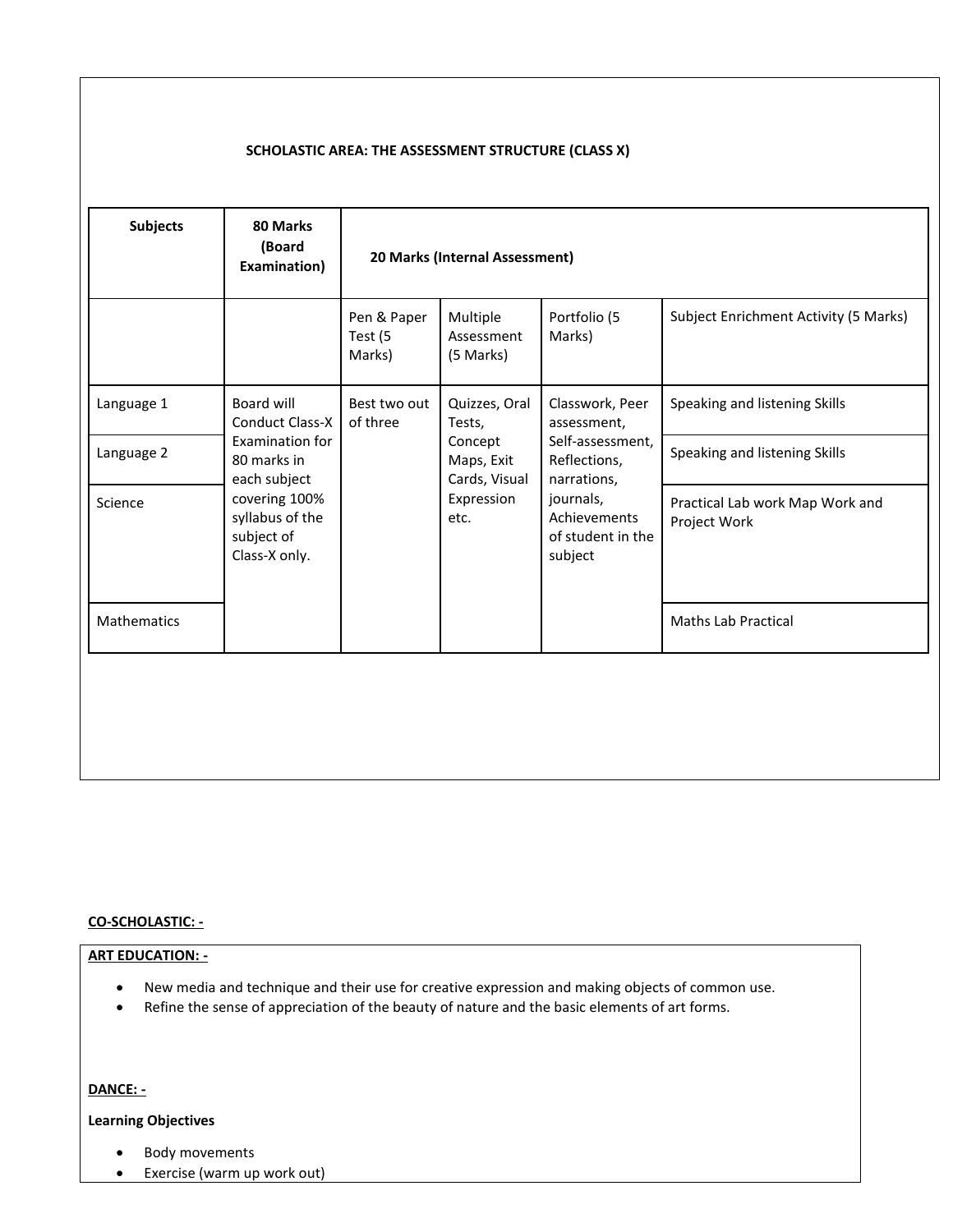- **•** Stretching exercise for flexibility of Body
- Dance on western music with props
- One dance on self composition

### **PRACTICAL**

Classical, Hip-Hop, Contemporary, Folk,

- Body Movements
- Fusion of Western and Classical
- Classical Dance on Music
- Hast Mudra

### **MUSIC: -**

In our school we are including music in various aspects like: -

- **•** Meditation
- Special Assemblies
- Inter-class competitions

The teaching learning methods that we are using includes: -

- Audio-Visual Aids
- Charts
- Teaching songs in a playful manner with action and dance

We are teaching our students: -

- Sargams
- Prayers
- Patriotic and Folk Songs
- Raag and Instruments according to their classes
- Self-composed songs related to their curriculum

We help them link their academic subjects with music in particular which would give them a new dimension.

### **SCHOOL CLUBS: -**

Extra curricular activities form an integral part of Shree Ram World School Our clubs are the pride of our school. The Clubs have two main programs: Community Service & Self Development for students. We have the following Clubs:

- **•** Literary Club
- Eco Club
- Music Club
- Dance Club
- Art & Craft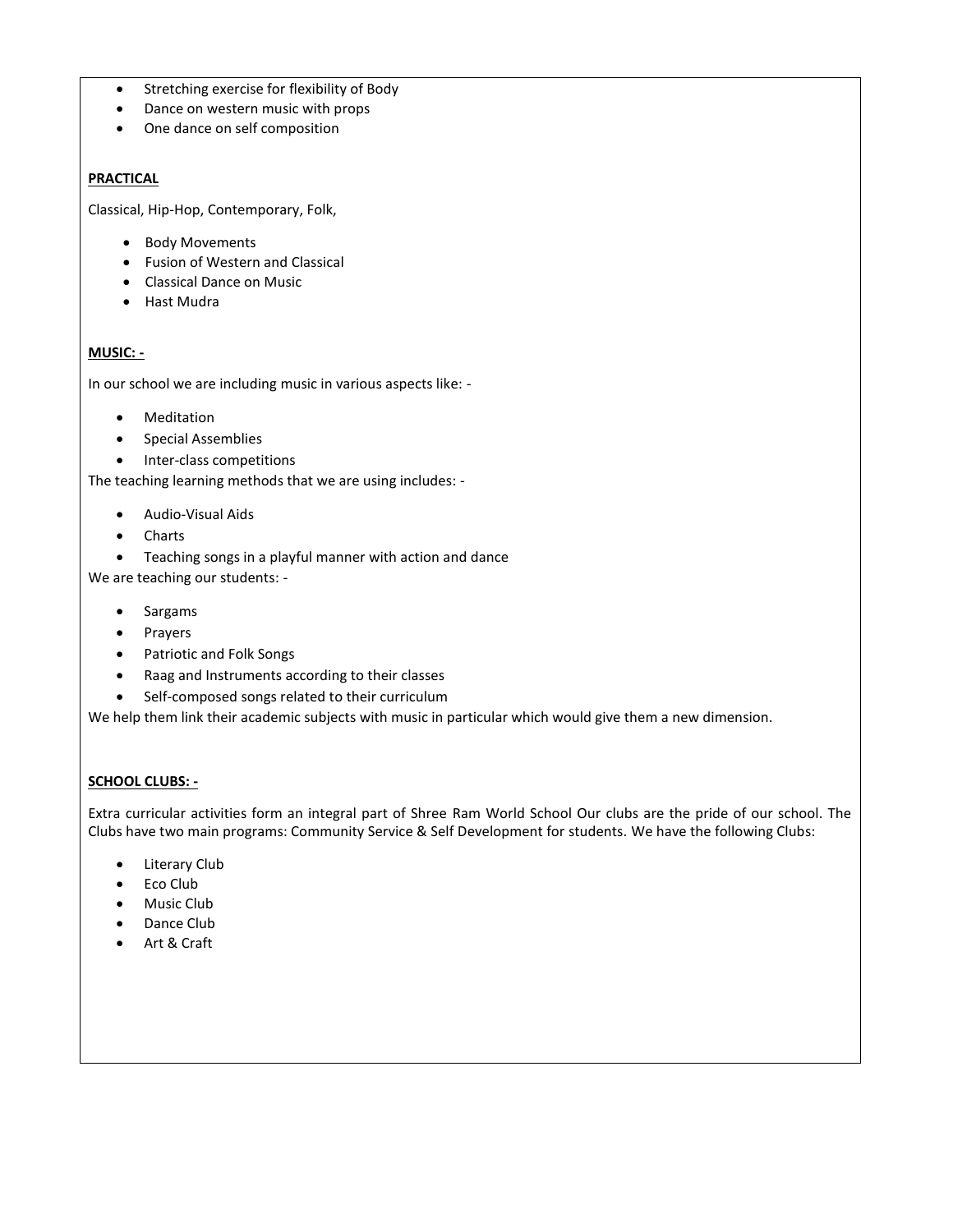

# **ASSESSMENT OF APTITUDE AND LEARNING NEEDS OF EACH CHILD AND ENSURING AVAILABILITY OF NEED-BASED INSTRUCTIONAL FACILITY**

**1. Attentive Observation** helps us to understand children's learning and development. It is through our observation and analysis we observe and we begin to understand the ways in which children make meaning in their world, and we come to know what they know and can do.

**2. Careful observation and assessment** demonstrates to us know what knowledge, skills and aptitude children currently have and, therefore, what is needed to further support their learning and development.

**3. Observing, identifying and working** with children's schemas is one way of starting from the child. Some examples of what you may find out from observation are what children enjoy and are interested in:

- Friendships and well-being
- Identifying specific learning needs
- Capability of a child within a particular area of development physical, intellectual, language, emotional, social etc

• Schemas for developing children. For example - bouncing balls, throwing, kicking, climbing, jumping, rolling, spinning, circle games, train tracks etc

# **Observation techniques**

- Tracking
- Time Sampling
- **Checklists**
- Target child
- **Including samples of student's work** with the help of the classroom teacher. A folder of assignments, tests, homework and projects provides a snapshot of a child's abilities and challenges in performing grade-level work.
- There are also **classroom accommodations** where there is a traditional desk arrangement.
- Providing the child with **frequent physical exercise breaks** throughout the school day.